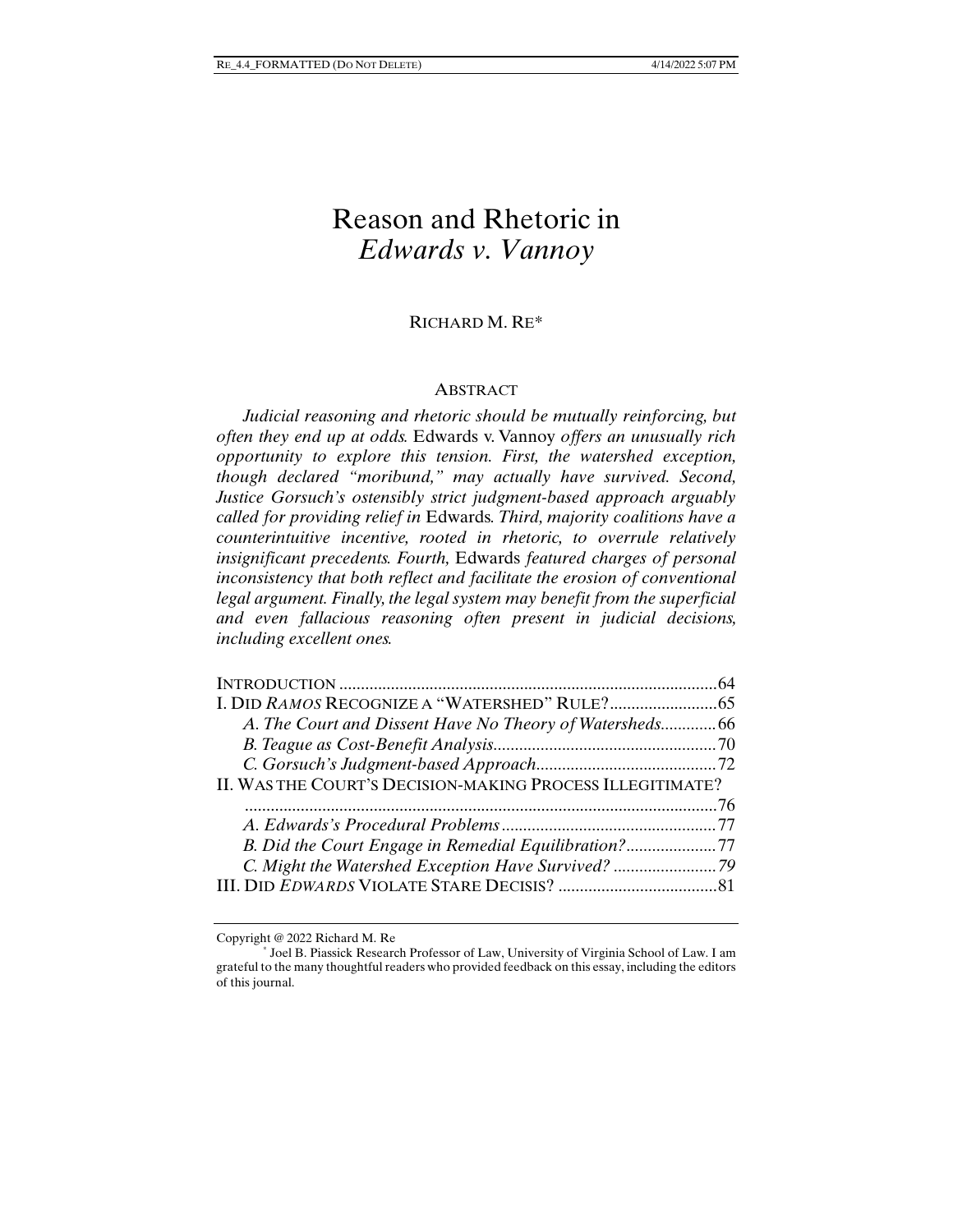| IV. WHAT ABOUT THE SHARPLY PERSONAL EXCHANGE? 88      |  |
|-------------------------------------------------------|--|
|                                                       |  |
|                                                       |  |
|                                                       |  |
|                                                       |  |
| V. CONCLUSION: SHOULD WE WANT REASON, OR RHETORIC? 96 |  |
|                                                       |  |

#### INTRODUCTION

Judicial reason and rhetoric should be mutually reinforcing, but they often end up at odds. A decision's reasoning can point toward conclusions that are inconsistent with its rhetoric. And efforts at rhetoric can undermine the quality, or even the appeal, of legal reasoning.1 The Supreme Court's recent decision in *Edwards v. Vannoy*  offers an unusually rich oportunity to explore this set of tensions and tradeoffs. Both the Court and the dissent explicitly discussed "rhetoric," for quite different purposes.<sup>2</sup> And the results will shape both habeas corpus and the law of precedent.

In brief, *Edwards* issued two holdings. First, it held that the juryunanimity right previously recognized in *Ramos v. Louisiana* is not a "watershed" rule of criminal procedure and so cannot justify habeas corpus relief for criminal defendants whose convictions are already final.<sup>3</sup> Second, the Court held that the entire concept of watershed rules, though purportedly a staple of the Court's habeas jurisprudence for decades, had become "moribund."4 As to both points, Justice Kagan

 <sup>1.</sup> *See* Edwards v. Vannoy, 141 S. Ct. 1547 (2021). By "reason," I mean considerations that support correct legal conclusions; and by "rhetoric," I mean efforts to persuade. For trenchant criticism of judicial opinions that aim at rhetoric, *see* Nina Varsava, *Professional Irresponsibility and Judicial Opinions*, 59 HOUS. L. REV. 103 (2021) ("People might be more persuaded by an artful opinion that masks legal reasons behind evocative narratives and pleasing rhetorical flourishes.").

 <sup>2.</sup> *See infra* text accompanying notes 126 and 144. It is rare for the justices to discuss their own rhetoric at all, much less argue about it.

 <sup>3.</sup> *See* 141 S. Ct. 1547; Ramos v. Louisiana, 140 S. Ct. 1390 (2020). "Watershed" rules of criminal procedure are an exception to the normal rule, established in Teague v. Lane, 489 U.S. 288, 311 (plurality opinion), that new rules aren't retroactively applicable in habeas corpus proceedings.

 <sup>4.</sup> *See Edwards*, 141 S. Ct. at 1560.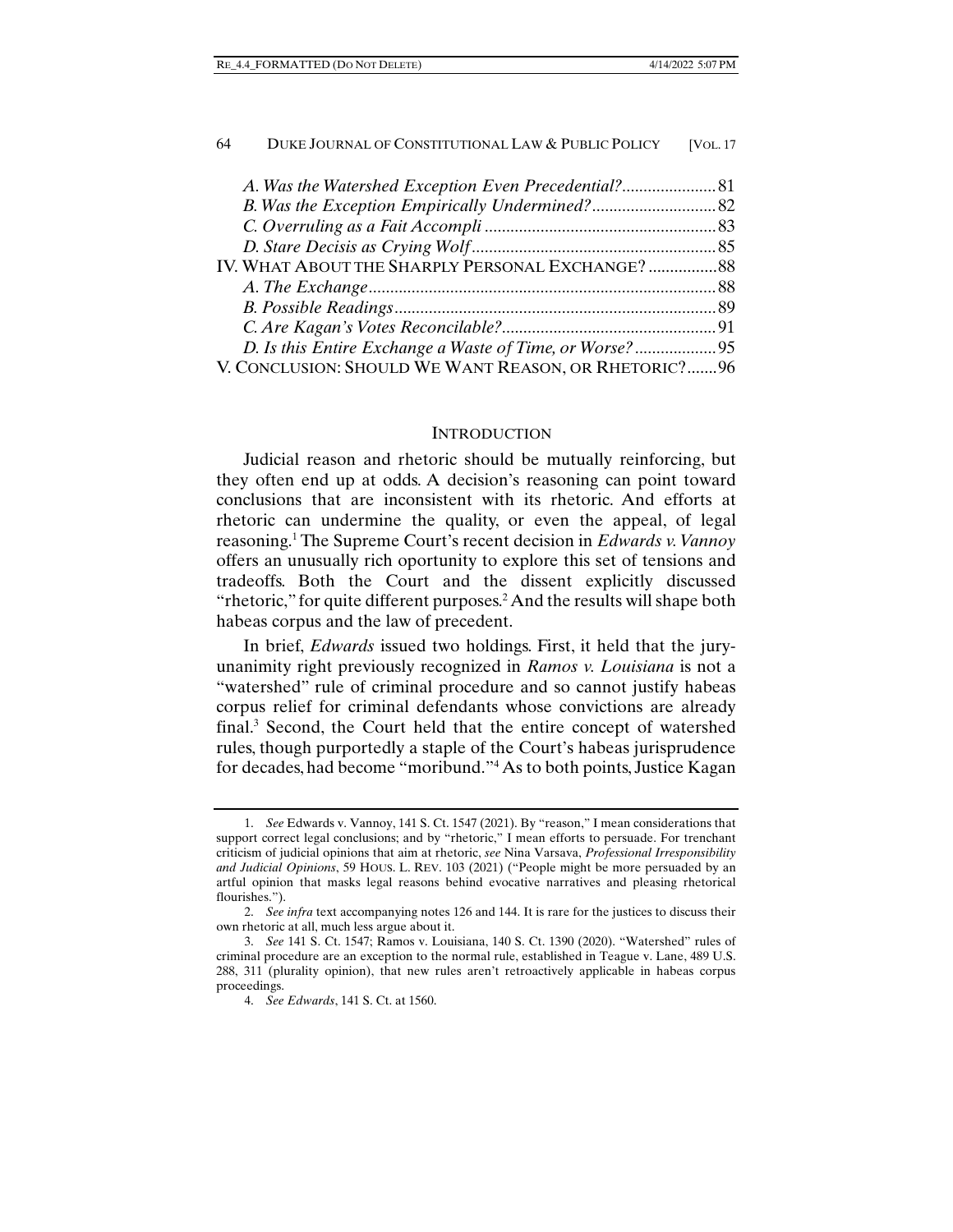vehemently dissented for herself and Justices Breyer and Sotomayor.5 Meanwhile, Justice Gorsuch, joined by Justice Thomas, endorsed what purported to be a radical curtailing of habeas relief, based on historical practices.6

This essay critically discusses *Edwards* to advance several claims relating to the Court's use of reason and rhetoric. First, the watershed concept, though declared "moribund," may actually have survived. Second, Justice Gorsuch's ostensibly strict judgment-based approach to habeas corpus arguably called for relief in *Edwards*. Third, majority coalitions at the Court have a counterintuitive incentive, rooted in rhetoric, to overrule relatively insignificant precedents as often as possible. Fourth, charges of personal inconsistency among the justices both reflect and facilitate the erosion of conventional precedential argument. Finally, the legal system may benefit from the superficial and even fallacious reasoning that characterizes judicial opinions, including excellent ones.

Along the way, the essay also discusses *Edwards*'s apparent use of remedial equilibration, its procedural irregularities, and its defensible if unfamiliar approach to stare decisis. The topic of reason and rhetoric lends itself to self-criticism, and the essay finds some time for that as well.

# I. DID *RAMOS* RECOGNIZE A "WATERSHED" RULE?

While new rules of criminal procedure generally don't apply retroactively in habeas corpus proceedings, the Supreme Court has long noted an exception for "watershed" rules.7 In *Edwards*, the Court splintered on whether *Ramos*'s jury-unanimity rule qualified as a watershed rule, yet the justices had surprisingly little to say about what the watershed exception means. I accordingly begin by showing that neither the *Edwards* majority nor the dissent came close to offering a satisfying account of what a watershed is, much less whether the rule at issue in *Edwards* should qualify.

I then propose two contrasting first-principled approaches to this issue, one grounded in pragmatism and the other in the formal law of

 <sup>5.</sup> *See id*. at 1573 (Kagan, J., dissenting).

 <sup>6.</sup> Justice Thomas also wrote a concurrence on a related set of issues, namely the relationship between *Teague* and AEDPA deference. *See Edwards*, 141 S. Ct. at 1562 (Thomas, J., concurring). I postpone thorough treatment of that opinion for another day, though it briefly comes up once or twice below. *See infra* note 61 and accompanying text.

 <sup>7.</sup> *See Teague*, 489 U. S. at 311 (plurality opinion).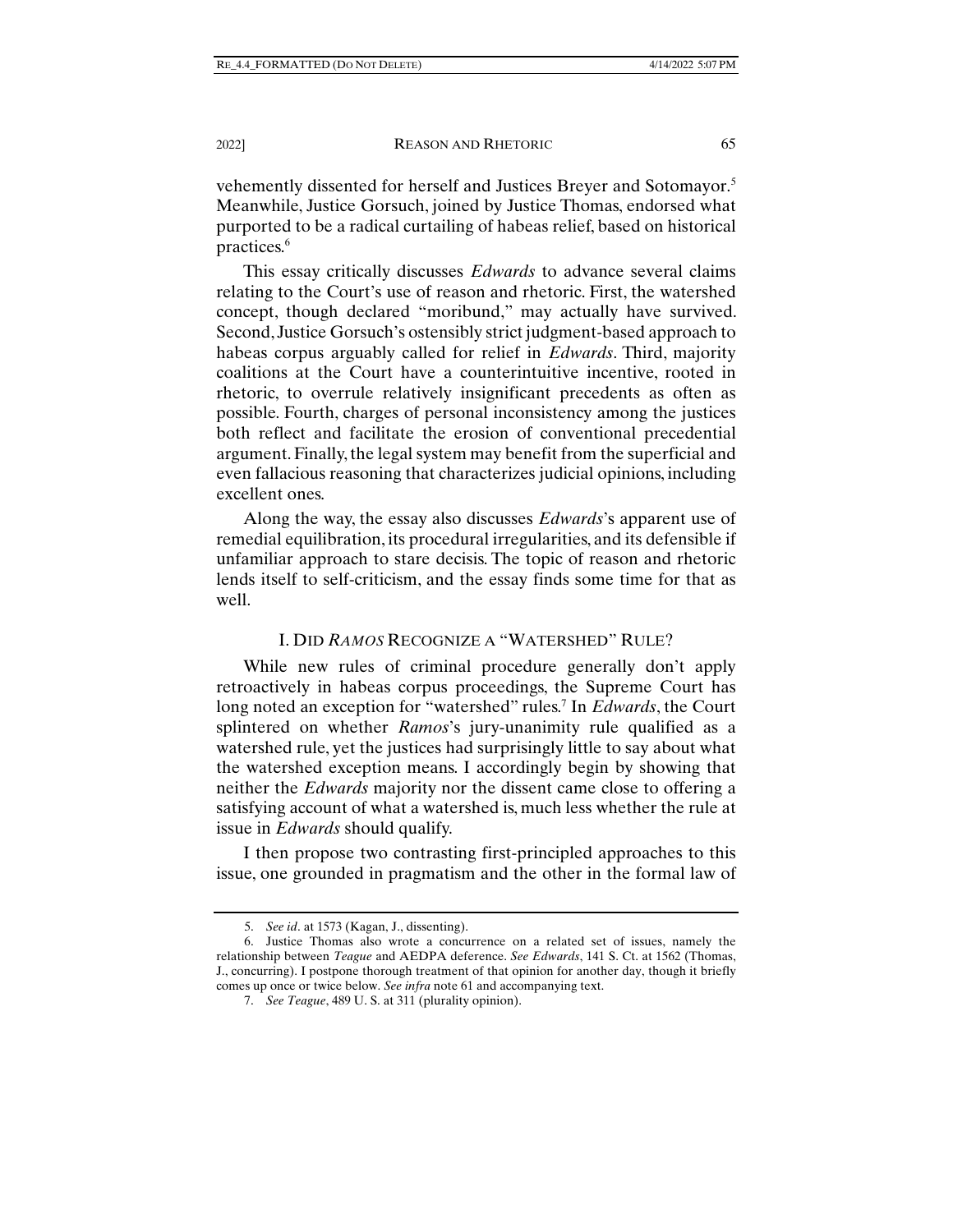judgments. The pragmatic account indicates that *Edwards* was a close case on account of a yawning empirical uncertainty. And the more formalist account suggests not only that Justice Gorsuch's concurrence actually preserved a kind of watershed exception, but also that the juryunanimity right might have qualified.

# *A. The Court and Dissent Have No Theory of Watersheds*

In a case about the watershed exception, you might expect considerable discussion of what the exception *is*. What is the point of the exception? What would satisfy it? How could we describe its content? Remarkably, however, these basic questions aren't directly addressed by either of the decision's dueling opinions. I will return to the reasons for this omission later. For now, let's explore what the opinions *do* say about the watershed exception.

For its part, Justice Kavanaugh's majority opinion focused on what we *don't* know. The watershed exception, we learn, applies "only when, *among other things*, the new rule alters 'our understanding of the bedrock procedural elements essential to the fairness of a proceeding.'"8 That description is avowedly incomplete and quite vague. Confirming as much, the Court immediately noted that "those various adjectives—watershed, narrow, bedrock, essential—do not tell us much about whether a particular decision of this Court qualifies for the watershed exception."9

But instead of giving more definite content to the watershed idea, the Court pivoted to describing things held *not* to be watersheds. While appearing to accept that *Gideon* established a watershed,<sup>10</sup> the Court pointed to three non-watershed rules that "fundamentally reshaped criminal procedure throughout the United States and significantly expanded the constitutional rights of criminal defendants."<sup>11</sup> In the Court's view, there is simply "no good rationale for treating *Ramos* differently."<sup>12</sup> Some commentators shared that intuition, $13$  but the

 <sup>8.</sup> *Edwards*, 141 S. Ct. at 1557 (quoting Whorton v. Bockting, 549 U.S. 406, 417–18 (2007)) (emphasis added).

 <sup>9.</sup> *Id*.

 <sup>10.</sup> *See Edwards*, 141 S. Ct. at 1557 ("The Court has identified only one pre-*Teague* procedural rule as watershed: the right to counsel recognized in the Court's landmark decision in *Gideon* . . . ." (citations omitted)).

 <sup>11.</sup> *Id*. at 1559.

 <sup>12.</sup> *Id*.

 <sup>13.</sup> *See e.g.*, Steve Vladeck (@steve\_vladeck), TWITTER (Dec. 2, 2020) ("If *Ring*, *Crawford*, and *Padilla* aren't 'watershed' rules, it's hard to see how *Ramos* could be.").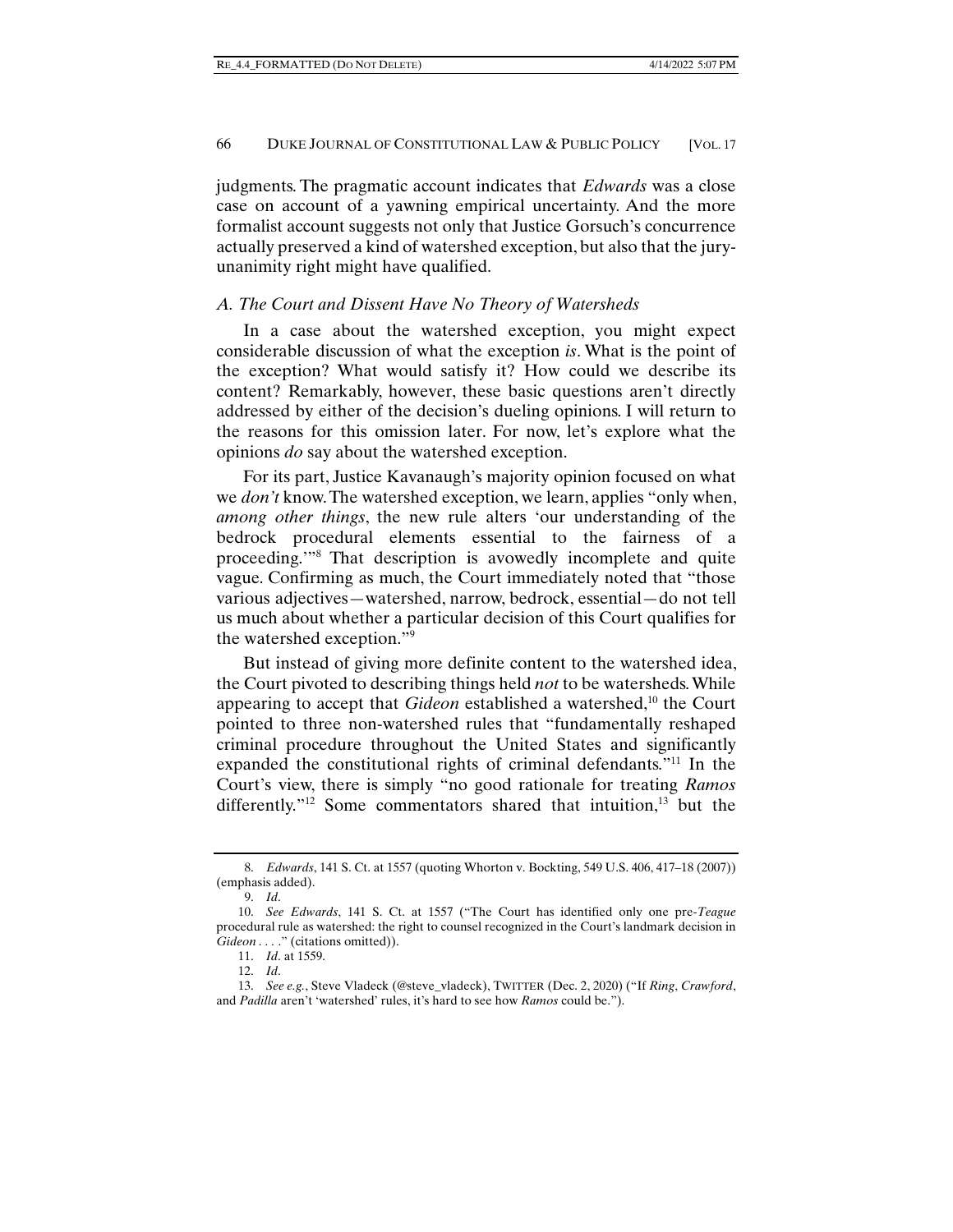Court never explained why it is true. What traits would a *Gideon*-like watershed possess that the jury-unanimity rule doesn't? And, just what do the relevant precedents teach us about the content of the watershed exception? In declining to answer those questions, the Court effectively left the matter to a "you know it when you see it" test. The majority is thus vulnerable to critics who assert different intuitions, as well as to proponents of first-principles theories that can tell us what watersheds are.

Justice Kagan's dissent, too, said precious little about what watersheds are, despite having the burden of showing that the exception applied. The dissent's most specific statement is the following: "a new rule, to qualify as watershed, must be 'essential to [the trial's] fairness' [and] it must go to the defendant's guilt or innocence, 'prevent[ing] an impermissibly large risk of an inaccurate conviction.'"14 But what is "essential" to "fairness" or qualifies as "an impermissibly large risk of an inaccurate conviction"? The dissent never directly answered that basic follow-up question.

Instead, the dissent presented a list of checked-off factors. Here is the relevant passage, presented as a literal checklist:

- $\checkmark$  Start with history. The ancient foundations of the unanimous jury rule? Check.
- $\checkmark$  The inclusion of that rule in the Sixth Amendment's original meaning? Check.
- $\checkmark$  Now go to function. The fundamental (or bedrock or central) role of the unanimous jury in the American system of criminal justice? Check.
- $\checkmark$  The way unanimity figures in ensuring fairness in criminal trials and protecting against wrongful guilty verdicts? Check.
- $\checkmark$  The link between those purposes and safeguarding the jury system from (past and present) racial prejudice? Check.

 In sum: As to every feature of the unanimity rule conceivably relevant to watershed status, *Ramos* has already given the answer check, check, check—and today's majority can say nothing to the contrary.15

 <sup>14.</sup> *Edwards*, 141 S. Ct. at 1575 (Kagan, J., dissenting) (quoting Whorton v. Bockting, 549 U.S. 406, 418 (2007)).

 <sup>15.</sup> *Id*. at 1578 (edited for presentation in a checklist format).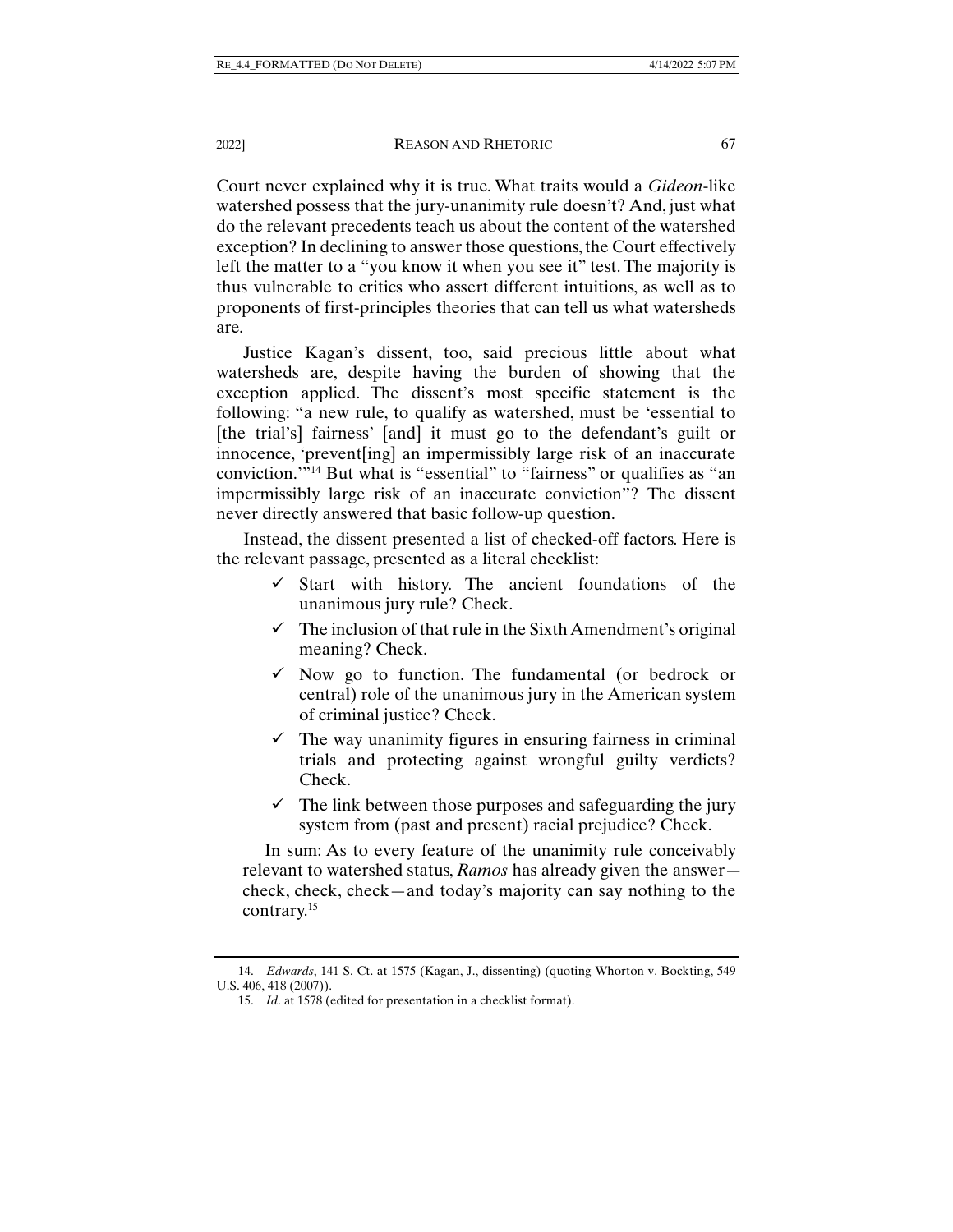Unfortunately, the dissent offered no reason to think that this is the right checklist. The list itself is entirely unprecedented.16 And the dissent never explained why the checklist lines up with the purposes of the watershed exception.

Instead, the dissent claimed that the jury-unanimity rule possesses "every feature . . . conceivably relevant to watershed status."17 Yet that is plainly not the case. To give just one example, $18$  the Court has suggested that watershed status could turn on whether the rule in question instigated a widespread change in practice.<sup>19</sup> That the Court chose to undertake such a sweeping change could evidence the rule's importance—much as the dissent claimed that *Ramos*'s importance is evidenced by the fact that it overruled precedent.<sup>20</sup> And, if the Court required that feature, *Ramos* would flunk.21

The dissent's checklist can also be criticized for being too long. An originalist might react to Kagan's list by asserting that only the first two factors bearing on "history" are relevant.<sup>22</sup> By contrast, a pragmatist might care only about the factors pertaining to "function." Yet either of those possibilities threatens the dissent's conclusion, since the

 <sup>16.</sup> The dissent asserted that "the jury unanimity requirement fits to a tee *Teague*'s description of a watershed procedural rule." *Id*. at 1574; *see also id*. at 1581 (positing an "airtight match between *Ramos* and *Teague*"). But "*Teague*'s description" is actually quite vague and, in any event, does not resemble the dissent's checklist. *See supra* text accompanying note 8.

 <sup>17.</sup> *See id*. at 1578.

 <sup>18.</sup> As we will see, the briefing in *Edwards* identified another important item omitted from the dissent's checklist: ease or efficiency of implementation. *See infra* note 35 and accompanying text.

 <sup>19.</sup> *See Edwards*, 141 S. Ct. at 1559 (emphasizing that even non-watershed rules "fundamentally reshaped criminal procedure throughout the United States"); *Whorton*, 549 U.S. at 421 (positing that watershed rules must be "sweeping" in terms of the cases affected (internal quotations omitted)); *see also* United States v. Mandanici, 205 F.3d 519, 521 (2d Cir. 2000) (concluding that a watershed "must be a groundbreaking occurrence, a sweeping change that applies to large swathe of cases" (internal quotation marks omitted)); Transcript of Oral Argument at 76, Edwards v. Vannoy, 141 S. Ct. 1547 (2021) (No. 19–5807) (similar).

 <sup>20.</sup> *Edwards*, 141 S. Ct. at 1575 (Kagan, J., dissenting) ("The first clue that the unanimity rule falls within *Teague*'s small core is that the Court thought its adoption justified overturning precedent.").

 <sup>21.</sup> *Ramos v. Louisiana* affected convictions in only two states (~2.7 percent of U.S. population), one of which had already eliminated non-unanimous juries on a prospective basis. 140 S. Ct. 1390, 1407–08 (2020) (plurality opinion). By comparison, some non-watershed rules affected many or most states. And *Gideon* prospectively affected at least five states. *See* Justin Driver, *Constitutional Outliers*, 81 U. CHI. L. REV. 929, 939 (2014) (viewing *Gideon* as an "outliers" case). *Gideon* also helped foster ineffective assistance of counsel litigation, which remains prevalent today.

 <sup>22.</sup> *See Edwards*, 141 S. Ct. at 1572 (Gorsuch, J., concurring) ("it's hard to see how rights originally memorialized in the Constitution could fail to qualify" as "fundamental" enough to be watersheds).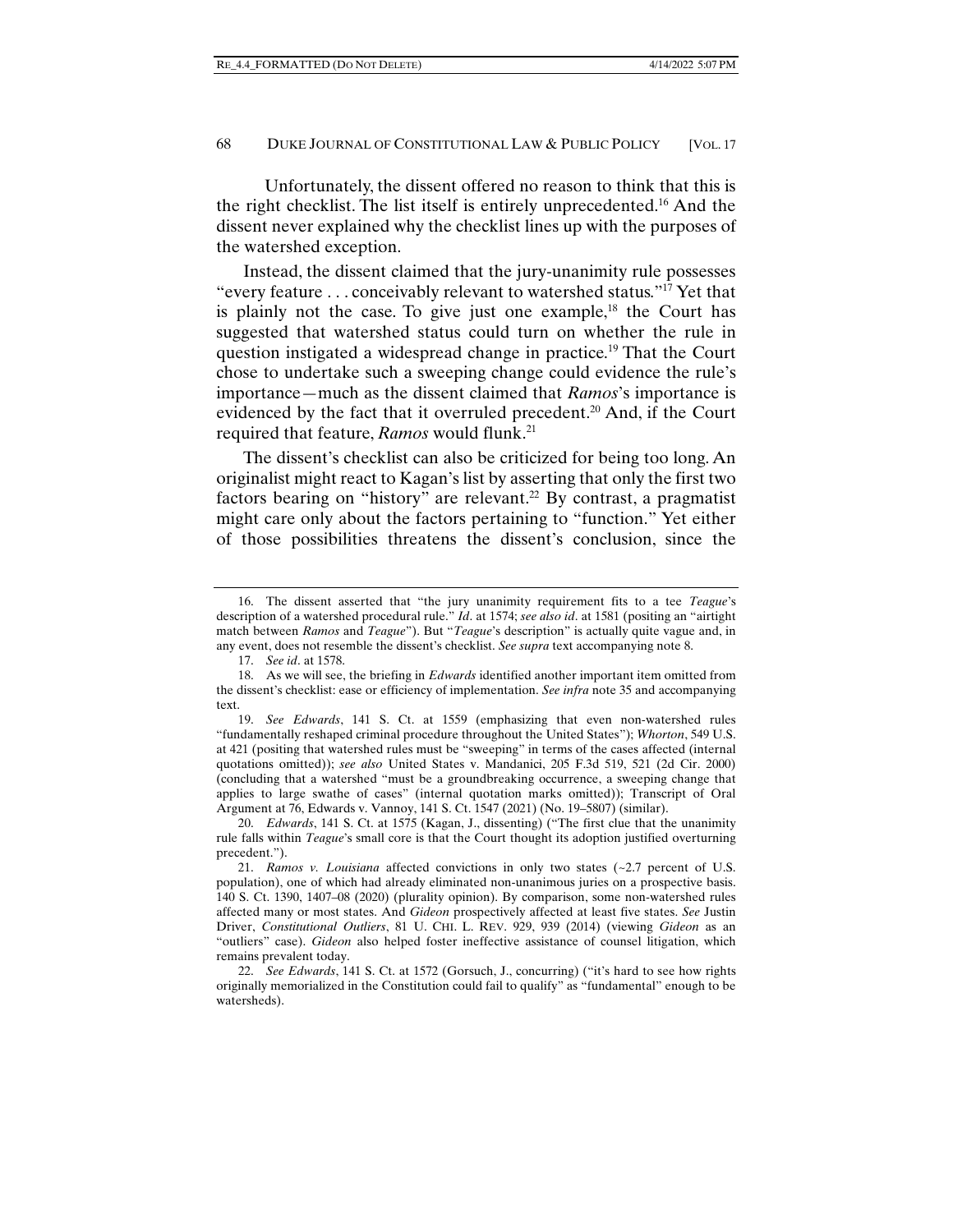majority points to cases where no watershed was found despite the presence of those factors. To wit, *Crawford v. Washington* had history on its side, and *Batson v. Kentucky* raised similar functionalist considerations.<sup>23</sup> Yet neither made the grade.<sup>24</sup> Again, the dissent lacks resources to address these challenges because it offers no affirmative account of what a watershed rule is.

Apart from whether it contains too few or too many factors, the dissent's checklist is also qualitatively flawed. The dissent assumes that each "checked" factor is a binary trait. Yet the listed factors are actually matters of degree, raising the possibility that the jury-unanimity right insufficiently presents them. To wit, Kagan recognized at oral argument that whether a right "protect[s] against wrongful guilty verdicts" can be true to varying extents—and that the evidence with respect to jury unanimity was "sparse."25 *Ramos* itself had made substantially the same point.<sup>26</sup> So the dissent's fourth "checked" item probably needs an asterisk.

Or take the last factor, which asks whether there is a "link between [the right's] purposes and safeguarding the jury system from (past and present) racial prejudice."27 Is it enough for there to be a "link," yes or no? One might think it relevant whether there is a *close* link. And once that possibility arises, the dissent's checklist again becomes inadequate. Here, too, *Batson* looms large: it directly struck at racially invidious peremptory strikes,<sup>28</sup> whereas *Ramos* banned a practice that can often be non-discriminatory.29 But despite the Court's emphasis on *Batson*, the dissent mentions it only once—when summarizing the majority. $30$ 

The dissent thus offers no persuasive basis for its conclusion that if *Ramos*'s rule "isn't a watershed one, then nothing is."<sup>31</sup> We can easily

 <sup>23.</sup> Crawford v. Washington, 541 U.S. 36 (2004) (adopting a historically oriented interpretation of the Confrontation Clause); Batson v. Kentucky, 476 U.S. 79 (1986) (establishing a procedure for challenging racially invidious peremptory strikes in jury selection).

 <sup>24.</sup> Allen v. Hardy, 478 U. S. 255 (1986); *Whorton*, 549 U.S. 406.

 <sup>25.</sup> *See* Tr. of Oral Argument, *supra* note 19 at 18–19. .

 <sup>26.</sup> *See, e.g.*, *Ramos*, 140 S. Ct. at 1401 ("[W]ho can say whether any particular hung jury is a waste . . . ?"); *see also infra* notes 38 & 140.

 <sup>27.</sup> *See Edwards*, 141 S. Ct. at 1578 (Kagan, J., dissenting).

 <sup>28. 476</sup> U.S. 79 (1986).

 <sup>29.</sup> *See Ramos*, 140 S. Ct. at 1427 (Alito, J., dissenting) (collecting jurisdictions and organizations that have supported non-unanimous juries for race-neutral reasons). Kagan joined most of the foregoing opinion.

 <sup>30.</sup> *See Edwards*, 141 S. Ct. at 1579 (Kagan, J., dissenting). The dissent masterfully keeps attention away from its greatest vulnerabilities (*e.g.*, *Batson*) while drawing out the Court's problematic personal attack. *See infra* Section IV.D.

 <sup>31.</sup> *See Id.* at 1576.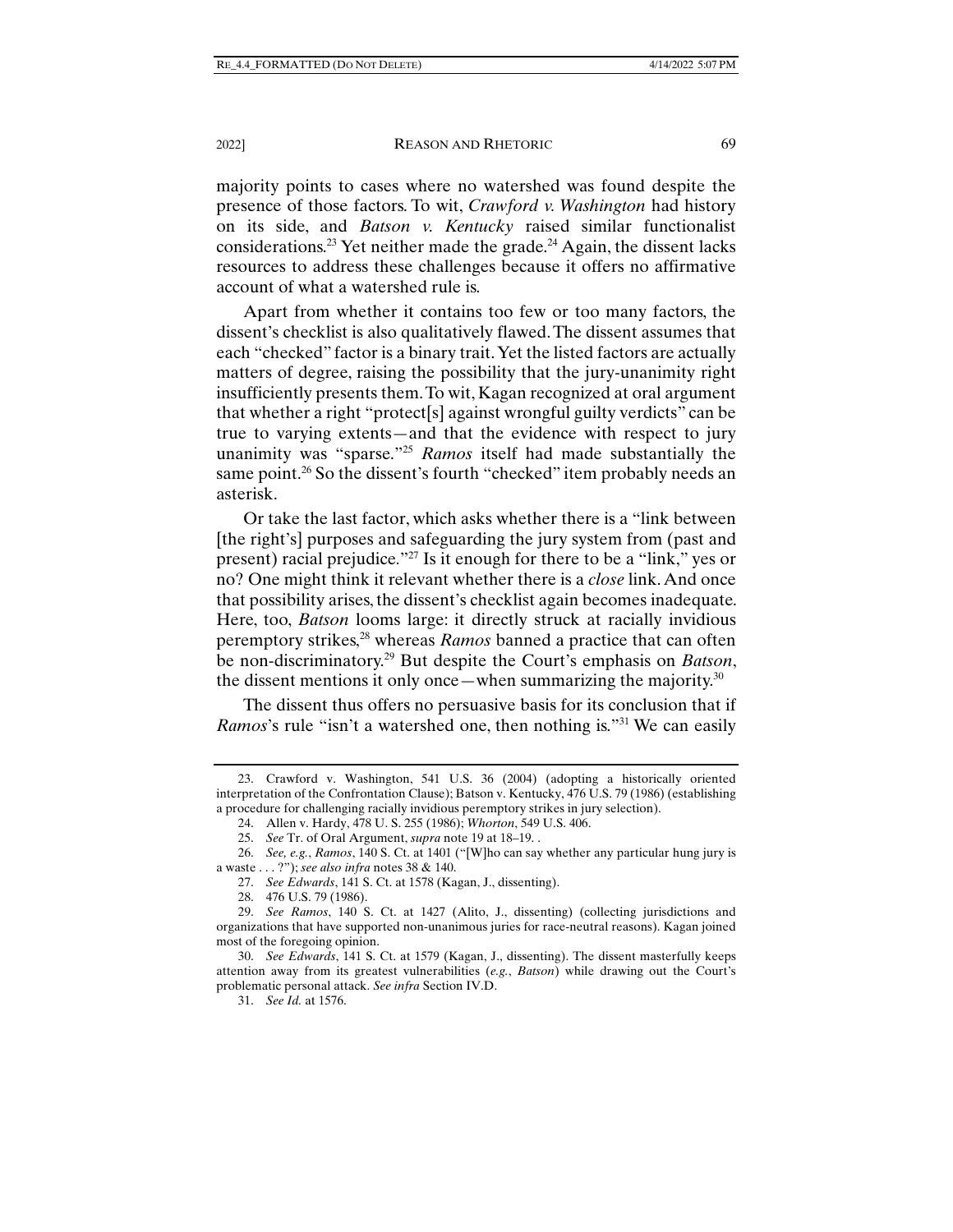imagine many plausible accounts of the watershed exception that would include some rules and exclude *Ramos*.

## *B. Teague as Cost-Benefit Analysis*

If the justices didn't offer a satisfactory account of the watershed exception, can we do better? This Section offers a pragmatic account and suggests that *Edwards* posed a far harder case than either the majority or the dissent let on.

The foundational assumption here is that the watershed exception is supposed to allow for collateral relief that is sufficiently beneficial on net, where the main competing interests are: (i) the state's interest in finality and (ii) defendants' interest in avoiding erroneous or otherwise unfair convictions.<sup>32</sup> In other words, retroactive application of a procedural right must pay its way by helping wrongfully convicted defendants *more* than it unsettles justified convictions.<sup>33</sup> Apart from having intuitive appeal, the foregoing cost-benefit analysis is arguably what *Teague* itself described as the basis for the watershed exception.<sup>34</sup>

Given that pragmatic approach, the unanimous jury rule can be viewed as unusual, even unique. In short, we can easily identify a large set of cases where the right's violation seems consequential—namely, the set of cases where there was a non-unanimous verdict of conviction. The jury's divided vote, say, 11-1 or 10-2 in favor of conviction, is a powerful and easily ascertainable signal that the jury's voting rule mattered.35 Moreover, it seems reasonable to presume that the holdout jurors are often trying to protect innocent or otherwise unjustly

 <sup>32.</sup> *See* Teague v. Lane, 489 U.S. 288, 310–13 (1989) (plurality opinion); *see also* Susan Bandes, *Taking Justice to its Logical Extreme: A Comment on* Teague v. Lane, 66 S. CAL. L. REV. 2453, 2456 (1993). For an alternative approach, see Jeffrey G. Ho, *Finality, Comity, and Retroactivity in Criminal Procedure: Reimagining the* Teague *Doctrine After* Edwards v. Vannoy, Note, 73 STAN. L. REV. 1551 (2021).

 <sup>33.</sup> One issue here is whether *Teague* is concerned not only with protecting legal innocence, but also with all unwarranted or unfair convictions. Historically, holdout jurors were thought to be just as important for their ability to protect people who were legally guilty but unjustly prosecuted. *See* Nancy J. King, *Silencing Nullification Advocacy Inside the Jury Room and Outside the Courtroom*, 65 U. CHI. L. REV. 433 (1998)*.* And debates about jury nullification persist, including in connection with racial justice. *See* Paul Butler, *Racially Based Jury Nullification: Black Power in the Criminal Justice System*, 105 YALE L.J. 677 (1995).

 <sup>34.</sup> *See Teague*, 489 U.S. at 310–13 (plurality opinion). This approach must still weigh potential incommensurables. But it is plausible that retroactive relief is beneficial when nearly all affected convictions are wrongful.

 <sup>35.</sup> *See* Amicus Brief of NAACP Legal Defense and Education Fund, Inc., in Support of Petitioner, at 10–13, Edwards v. Vannoy, 141 S. Ct. 1547 (2021) (No. 19–58070). This point resembles harmless error: the jury-unanimity right would be retroactive only as to violations that seemed harmful.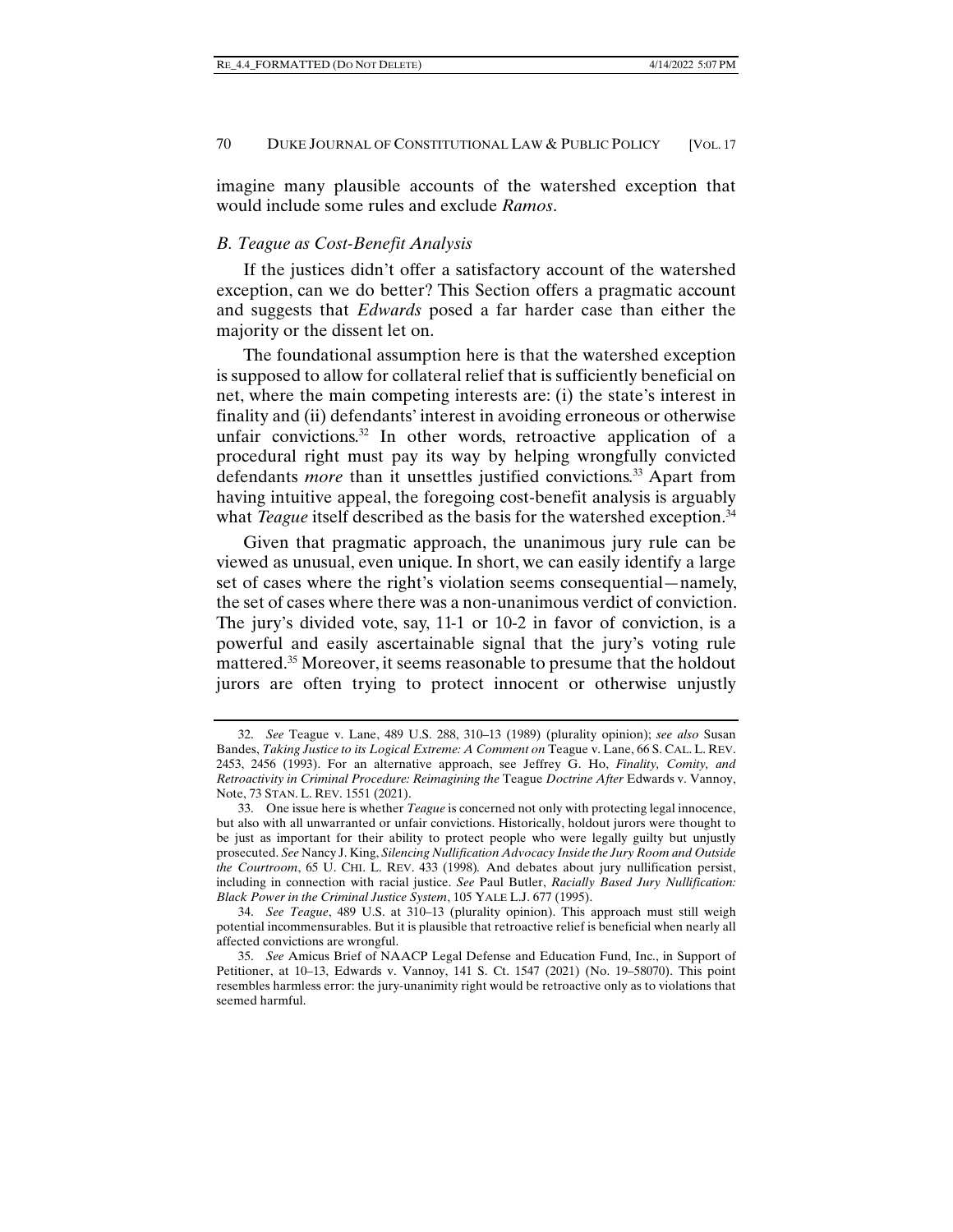prosecuted defendants. The basic assumption of the unanimous jury right, after all, is that a holdout juror is no quirky worrywart, but rather a telltale indication that a conviction is unwarranted.<sup>36</sup>

The claim here is that the jury-unanimity rule is special, not because it is unusually important, but because it is unusually easy to implement through habeas. By comparison, retroactively implementing (for instance) the *Batson* right would require speculation about how struck jurors would have voted, had they been impaneled. The cost-benefit argument for *Ramos*'s retroactivity is thus entirely compatible with the Court's conclusion that *Ramos* is no more important than any number of other "momentous" decisions.37 The point is that the unanimous jury right allows for targeted, high-yield relief. And if the relief is nearly perfectly targeted—essentially disrupting *only* erroneous or unfair convictions—then the results of the cost-benefit analysis would presumably be clear.

Still, the cost-benefit analysis has its own problems. As *Ramos*  noted, a demand for jury unanimity could simply mean that many divided verdicts will turn into unanimous convictions.38 And it is a staple of criminal practice that initially conflicted juries are urged to think again, ultimately arriving at a consensus finding of guilt. The signal afforded by split verdicts could therefore be viewed as noisy, raising the costs of retroactive application. Justice Kagan acknowledged this sort of problem at oral argument:

> I'll just give you my sense that the empirics here are sparse, maybe surprisingly sparse, as to how this unanimity requirement works with respect to what I take to be the ordinary meaning of 'accuracy,' which is simply a reduction in the error rate in trials....  $[I]$ t might be that the unanimity rule allows more guilty people to go free than it – than it stops innocent people from being convicted, or at least it's just not certain.39

Kagan's candid observation reveals a difficulty engendered by a cost-benefit approach to the watershed exception and, perhaps, many similar doctrines. When a habeas case comes to the Court, there will

 <sup>36.</sup> *See* Williams v. Florida, 399 U.S. 78, 100 (1970).

 <sup>37.</sup> *See Edwards*, 141 S. Ct. at 1559.

 <sup>38.</sup> *See* Ramos v. Louisiana, 140 S. Ct. 1390, 1401–02 & n.45 (2020) ("some studies suggest that the elimination of unanimity has only a small effect on the rate of hung juries"); *see generally*  Kim Taylor-Thompson, *Empty Votes in Jury Deliberations*, 113 HARV. L. REV. 1261, 1272–73 (2000).

 <sup>39.</sup> *See* Tr. of Oral Argument, *supra* note 19 at 18–19.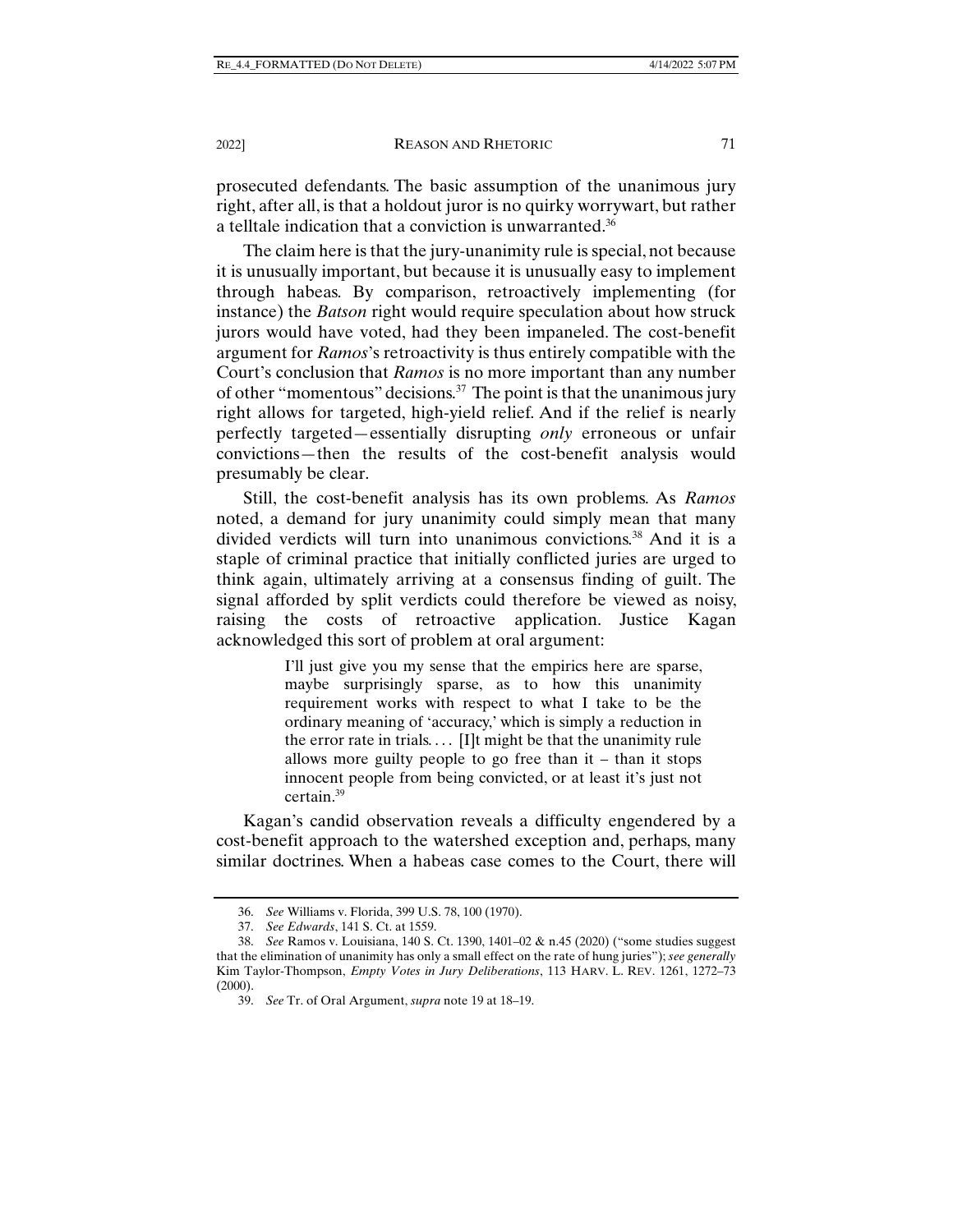often be unclear or insufficient evidence of what the key consequences might be. And because serious empirical research can take years, or yield results that vary by context, delaying a decision might not produce much better evidence.

How should judges manage this uncertainty? Some jurists might want to place a burden of proof on the claimant, thereby ensuring defeat for Edwards and all similar defendants. Others might err on the side of claimants, who after all can hardly be faulted for not having conducted peer-reviewed studies. Either way, the cost-benefit approach would ultimately turn on something other than a genuine tabulation of costs and benefits.

## *C. Gorsuch's Judgment-based Approach*

Justice Gorsuch's concurring opinion staked out an alternative, formalist approach.40 Judged by its rhetoric, the concurrence proposed a radical narrowing of habeas doctrine that goes far beyond the majority's apparent decision to retire the watershed exception. Remarkably, however, Gorsuch's reasoning suggests not only that a type of watershed exception should survive but also that the exception should have applied in *Edwards*.

Gorsuch's basic goal is to return habeas practice to something closer to what it was in the early twentieth century (or before).<sup>41</sup> In that era, habeas review generally ceased if a warden could show that he held the claimant pursuant to a valid judgment of conviction. Consequently, habeas practice focused on a salient way to attack preclusive judgments—namely, by showing that the convicting court lacked jurisdiction.42 In a footnote, however, Gorsuch reserved whether "substantive rules, which place certain conduct 'beyond the power of the criminal law-making authority to prescribe,'" might fit within "the jurisdictional exception to the finality rule."<sup>43</sup>

 <sup>40.</sup> *See Edwards*, 141 S. Ct. at 1566, 1571 (Gorsuch, J., concurring) (citing Paul M. Bator, *Finality in Criminal Law and Federal Habeas Corpus for State Prisoners*, 76 HARV. L. REV. 441, 446–48 (1963)). For a dynamic account of habeas that challenges Bator's conclusions, see Ann Woolhandler, *Demodeling Habeas*, 45 STAN. L. REV. 575 (1993).

 <sup>41.</sup> *See Edwards*, 141 S. Ct. at 1570 (Gorsuch, J., concurring) ("returning the Great Writ to its historical office").

 <sup>42.</sup> *See id*. at 1567. Historically, "jurisdiction" here may have been a legal fiction allowing for some merits-based relief. *See* Jonathan R. Siegel, *Habeas, History, and Hermeneutics*, 64 ARIZ. L. REV. (forthcoming 2022).

 <sup>43.</sup> *See id*. at 1571 n.6 (citations omitted). In addition, Gorsuch appears to view "a state court's extreme departure from 'established modes' of criminal trial practice, such as proceeding under the specter of mob violence," as "akin to the loss of 'jurisdiction.'" *Id*. at 1568. He thus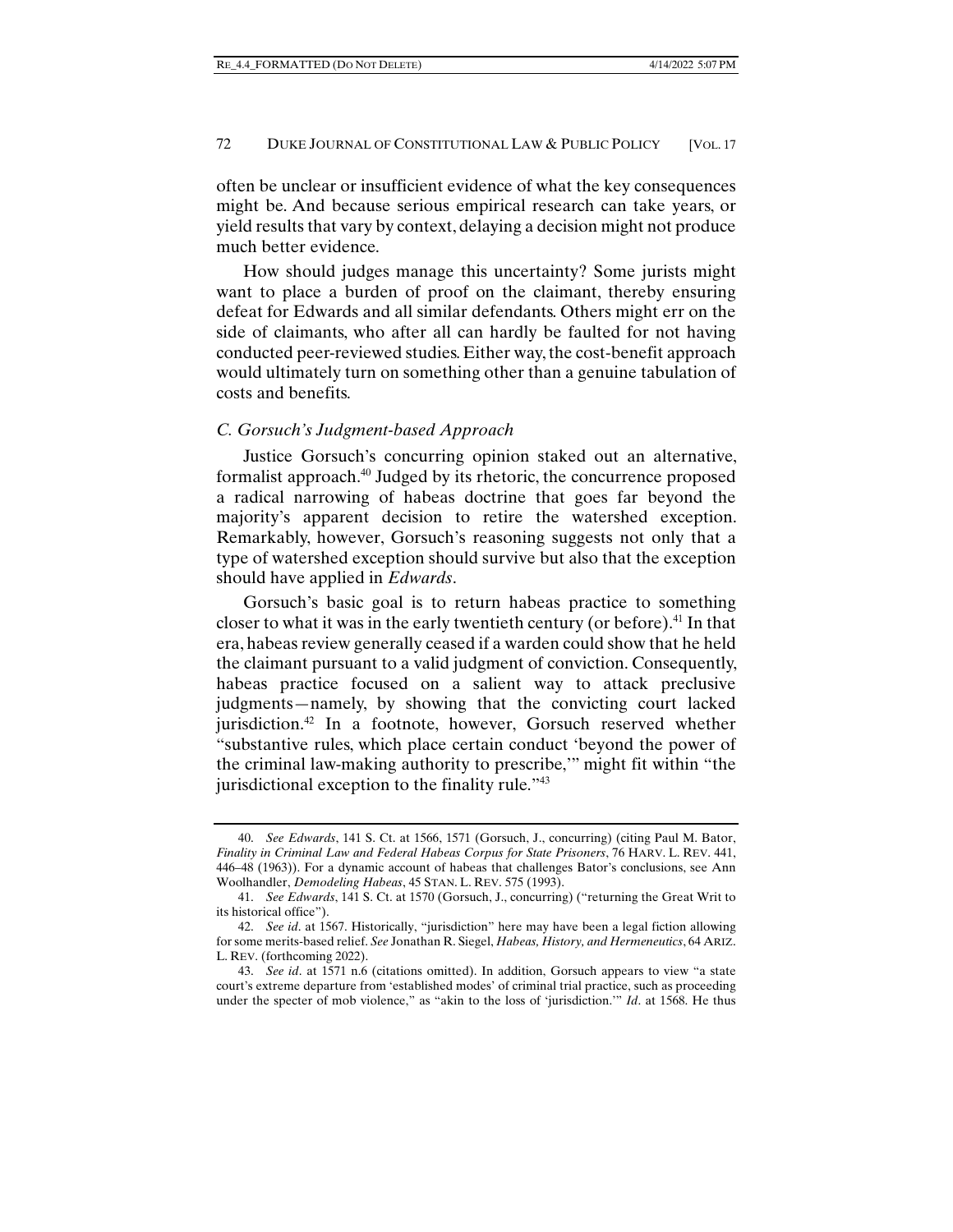Surprisingly, Gorsuch's theory seems to require something like the watershed exception. Again, the exception purports to define a set of "procedural" rules that apply retroactively in habeas.<sup>44</sup> And Gorsuch joined the Court's apparent disavowal of such rules.45 But Gorsuch also argues that jurisdictional defects are remediable in habeas—and such defects are generally regarded as procedural. We might therefore imagine a new rule as to when criminal courts have jurisdiction. In fact, Gorsuch himself recently authored just such a decision in *McGirt v. Oklahoma*, which constricted state criminal jurisdiction.<sup>46</sup> Under Gorsuch's view of habeas, shouldn't the *McGirt* rule, and other jurisdictional rules like it, be not only procedural but also retroactively applicable? If so, his opinion doesn't eliminate the watershed exception so much as specify its content.

Further, Gorsuch's reasoning suggests that he is wrong to place so much emphasis on jurisdictional defects. Again, the reason for caring about such a defect, both historically and on Gorsuch's account, is that a judgment without jurisdiction is no judgment at all—and thus no answer to a claim for habeas relief. But jurisdictional defects are just one way in which judgments can be inadequate.47 Imagine that the judgment pertains to a different person, for instance. Surely a warden can't defeat a habeas claim by showing that *other people* are being held pursuant to a valid judgment. As that example illustrates, the real touchstone for Gorsuch must, or should, be whether a preclusive judgment supports the detention.

Gorsuch indicates openness to that revised view through his reservation for "substantive rules." If the defendant's judgment of conviction is for something that is not a crime at all, then the judgment itself seems defective. At an extreme, we might imagine a judgment of conviction saying that "John Smith is guilty of thinking and so is sentenced to a prison term." Because there is no crime of "thinking," and presumably could not be such a crime under the Constitution, that judgment would be facially defective, or simply a legal nullity. If that

deems *Frank v. Mangum*, 237 U.S. 309 (1915), only a "modest" innovation. If this "extreme departure" exception abides for Gorsuch, then it too might create room for watershed rules—and for awarding Edwards relief.

 <sup>44.</sup> *See* Teague v. Lane, 489 U.S. 288, 311 (1989) (plurality opinion).

 <sup>45.</sup> *See Edwards*, 141 S. Ct. at 1572 (Gorsuch, J., concurring).

 <sup>46.</sup> *See* McGirt v. Oklahoma, 140 S. Ct. 2452 (2020).

 <sup>47.</sup> Bator, too, invoked the law of judgments. *See* Paul M. Bator, *Finality in Criminal Law and Federal Habeas Corpus for State Prisoners*, 76 HARV. L. REV. 441, 461 (1963) (citing RESTATEMENT, JUDGMENTS (1942)); *see also infra* note 48.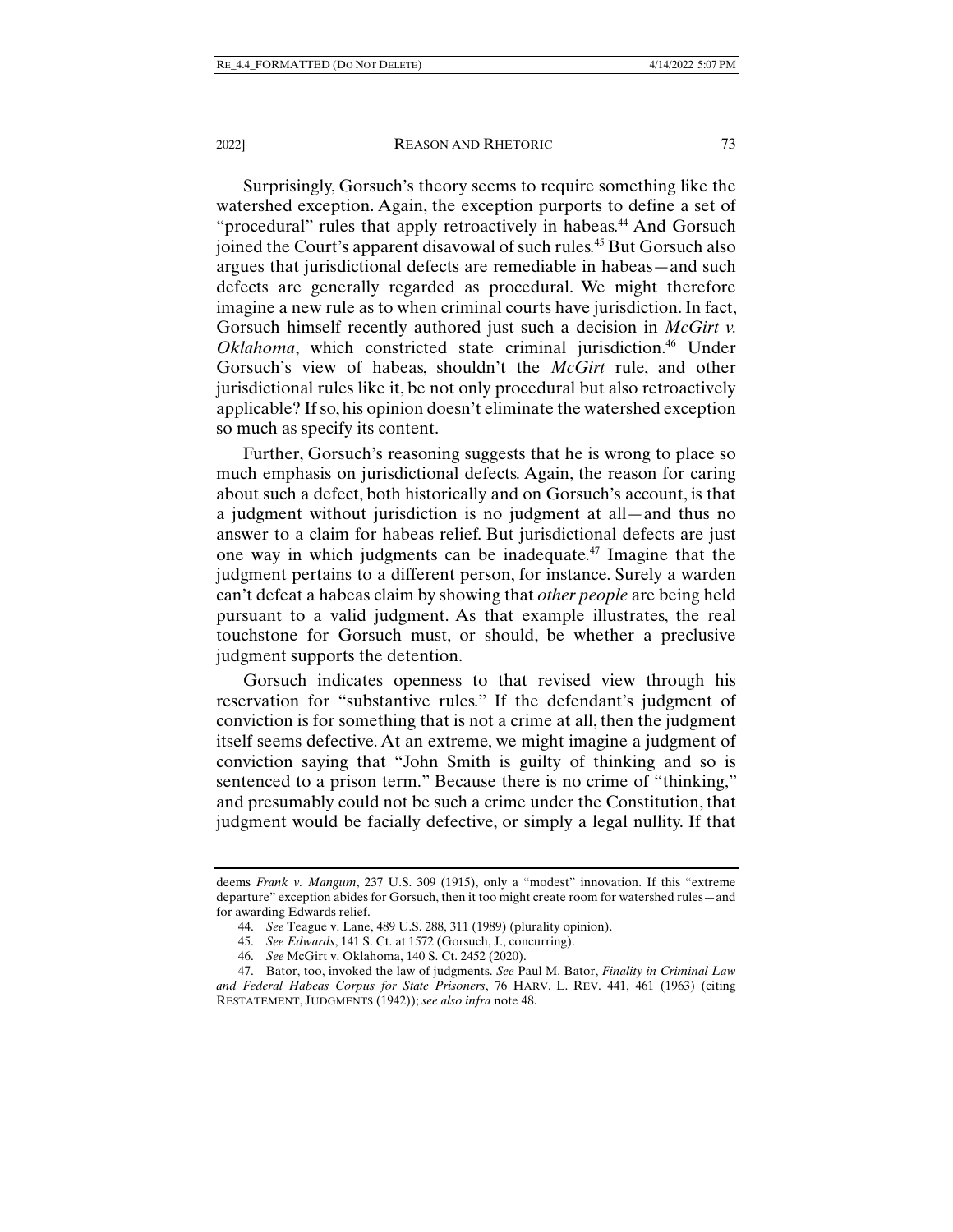much is right, it likely follows that a conviction for an unconstitutional offense is similarly ineffective. An unconstitutional law, after all, is generally treated as no law at all.<sup>48</sup>

But if Gorsuch's theory really ought to be focused on all judgment defects, not just jurisdiction, then why didn't he vote to award relief to Edwards? The rule recognized in *Ramos*, after all, is directly relevant to the defendant's judgment of guilt. What indeed is a criminal judgment in a jury case, other than a report of what a properly constituted jury decided? Again, an extreme example can help clarify the issue: imagine a judgment of guilt that reported a verdict issued by a council of dragons. That would not be a valid judgment under the Constitution of the United States. To be constitutional, the conviction would have to report on a jury, legally defined.49 And, under *Ramos*, that means a *unanimous* jury (of humans).50 Further, Gorsuch's opinion for the Court in *Ramos* specifically grounded that conclusion in historical practice: "A verdict, taken from eleven, was no verdict at all."51 So Edwards's judgment of conviction is arguably defective, perhaps even on its face.52

And what about the other *Teague* exception? Apart from the watershed exception, *Teague* allows for retroactive application of substantive rules.<sup>53</sup> That additional exception has flourished in recent years.54 Yet Gorsuch's reservation might not fully encompass it. Under the substantive-rule exception, the Court retroactively applies new rules that *narrow* criminal liability. Gorsuch, however, expressly

 <sup>48.</sup> This was the logic of *Ex parte Siebold*, 100 U.S. 371 (1879), which Gorsuch cites. *See also*  Bator, *supra* note 47, at 471–73 ("a judgment under [an unconstitutional] statute ... has a nonexistent quality, as if there were no competence in the premises at all"). Still, at least some remedial doctrines *are* concerned with unconstitutional laws. *E.g.*, Wilson v. Layne, 526 U.S. 603, 617–18 (1999) (qualified immunity); Illinois v. Krull, 480 U.S. 340 (1987) (good-faith exception to the exclusionary rule).

 <sup>49.</sup> There can, of course, be waivers of jury-trial rights.

 <sup>50.</sup> This argument suggests that the jury-trial right itself should have been applied retroactively in habeas, contrary to *DeStefano v. Woods*, 392 U.S. 631 (1968) (per curiam). But *DeStefano* predates *Teague*. At any rate, Gorsuch is plainly prepared to reject wrongheaded Warren Court precedents.

 <sup>51.</sup> Ramos v. Louisiana, 140 S. Ct. 1390, 1395 (internal quotation marks omitted). The *Edwards* dissent powerfully both opened and concluded with this line from *Ramos* but didn't tie it to Gorsuch's judgment-based approach.

 <sup>52.</sup> *See* Joint Appendix at 26–39, Edwards v. Vannoy, 141 S. Ct. 1547 (2021) (No. 19-580) (transcript showing the divided jury vote at entry of conviction).

 <sup>53.</sup> *See* Teague v. Lane, 489 U.S. 288, 310–13 (1989) (plurality opinion).

 <sup>54.</sup> *E.g.*, Welch v. United States, 578 U.S. 120 (2016); *see generally* Leah M. Litman, *Legal Innocence and Federal Habeas*, 104 VA. L. REV. 417 (2018).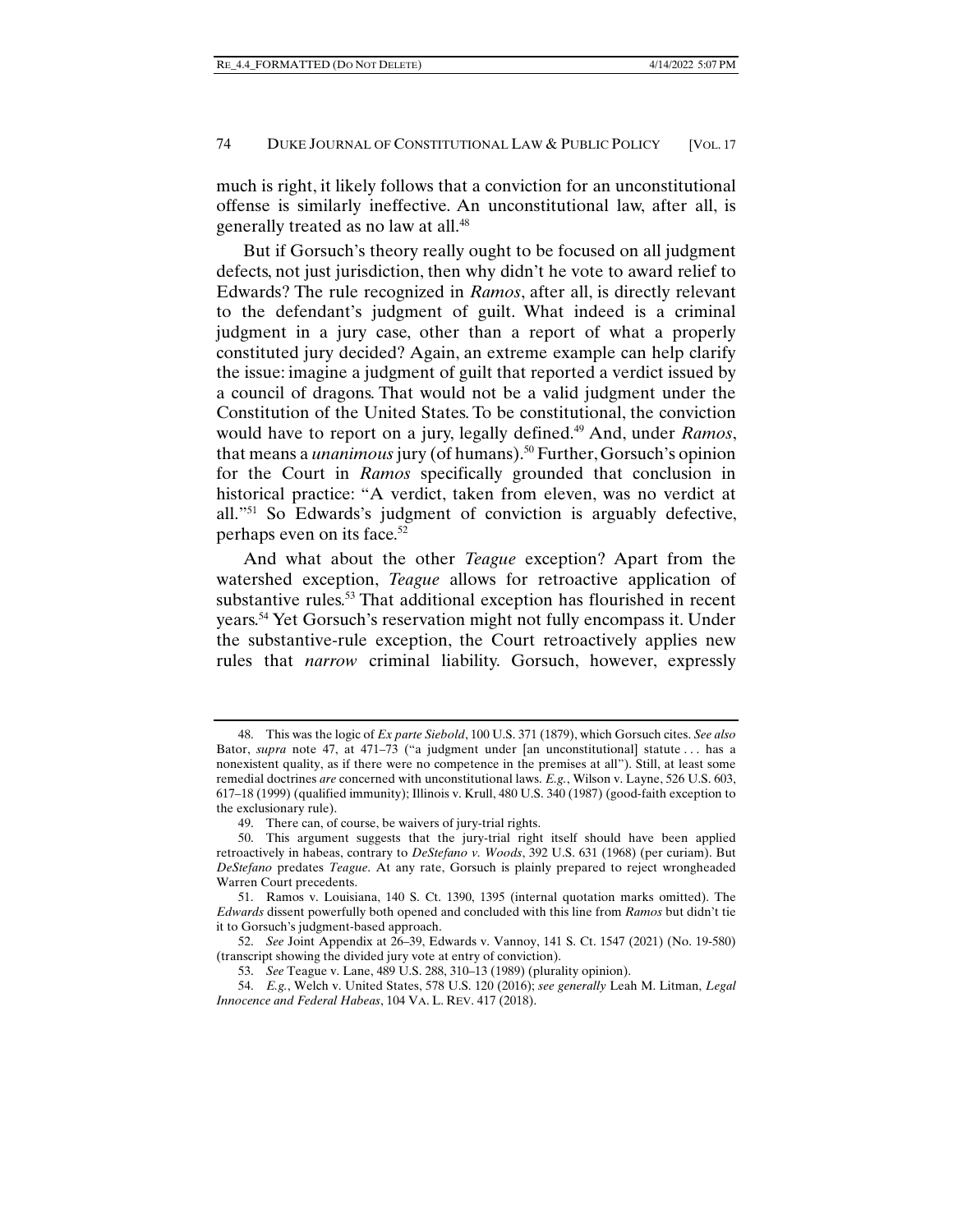reserved only convictions based on unconstitutional statutes.<sup>55</sup> Thus, Gorsuch's approach could preclude relief when a prohibition is partially struck down or narrowed in scope through interpretation.<sup>56</sup> So it seems that Gorsuch has set himself not just against the watershed exception, but also against important aspects of the other, livelier *Teague* exception.

Yet here, too, Gorsuch's reasoning suggests a more complicated answer. It turns out that there is another relevant way of challenging a judgment's preclusive effect—namely, changes based on intervening law.57 Gorsuch himself recently joined a decision vigorously applying this exception to overcome issue preclusion in a civil case, even though the change in the law fell short of an express overruling.<sup>58</sup> The logic of that exception would seem to apply *a fortiori* to new rules that explicitly narrow criminal liability.<sup>59</sup> So Gorsuch's reservation may be stated too narrowly for the theory it accompanies.

Stepping back, it's striking that Gorsuch's opinion didn't explore the possibility that his historically grounded, judgment-based approach might have called for granting Edwards relief. In declaring that the "'watershed' exception for new rules of criminal procedure is no exception at all<sup>7,60</sup> Gorsuch was satisfied with debunking the existing doctrinal framework without fully developing his own. Nor did Gorsuch consider that his judgment-based theory might supply a way of overcoming, or circumventing, AEDPA's bar on review of claims "adjudicated on the merits in State court."61 So while Gorsuch deserves praise for advancing a theory of what the case was about, he failed to dwell on that theory long enough to resolve the case at hand. We can

 <sup>55.</sup> *See Edwards*, 141 S. Ct. at 1571 n.6 (Gorsuch, J., concurring).

 <sup>56.</sup> *See, e.g.*, Bousley v. United States, 523 U.S. 614 (1998).

 <sup>57.</sup> *See* Herrera v. Wyoming, 139 S. Ct. 1686 (2019).

 <sup>58.</sup> *See id*. at 1697 ("Even when the elements of issue preclusion are met, however, an exception may be warranted if there has been an intervening 'change in [the] applicable legal context.'" (quoting Bobby v. Bies, 556 U.S. 825, 834 (2009) (in turn quoting RESTATEMENT (SECOND) OF JUDGMENTS § 28, cmt. c (1980))).

 <sup>59. &</sup>quot;The change-in-law exception recognizes that applying issue preclusion in changed circumstances may not 'advance the equitable administration of the law.'" *Id*. (citation omitted).

 <sup>60.</sup> *See Edwards*, 141 S. Ct. at 1573 (Gorsuch, J., concurring).

 <sup>61.</sup> *See* Antiterrorism and Effective Death Penalty Act of 1996 (AEDPA), 28 U.S.C. § 2254(d)(1). Justice Thomas's separate concurrence, which Gorsuch joined, argued that § 2254(d)(1) generally precludes relief in cases like *Edwards*, regardless of *Teague*. *See Edwards*, 140 S. Ct. at 1562 (Thomas, J., concurring). But a judgment that is extra-jurisdictional or otherwise defective seemingly cannot render a claim "adjudicated" at all. *Cf*. Lee Kovarsky, *Preclusion and Criminal Judgment*, 92 NOTRE DAME L. REV. 637, 638 (2016) (arguing that "a state criminal judgment is now *more* preclusive than is its civil counterpart").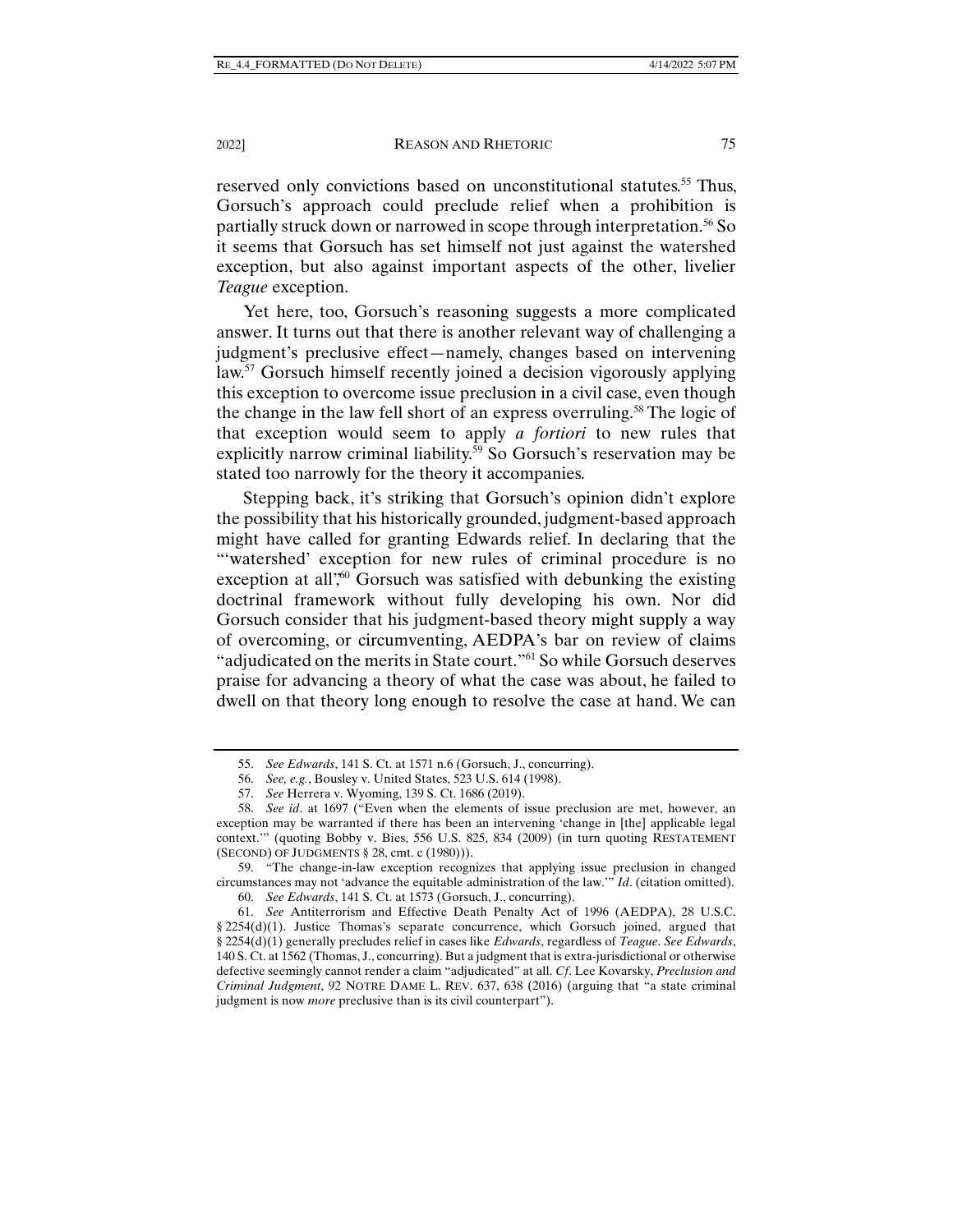only hope that, in declaring that he plans to be "guided as nearly as [possible] by the principles set forth herein,"62 Gorsuch left room for later filling-in—even if that work proves too late for Edwards and defendants like him.

Gorsuch's revisionism illustrates a broader problem in contemporary jurisprudence. As formalist approaches to law have risen in prominence, judges are increasingly troubled by the doctrinal frameworks established in prior eras. One option is simply to throw out all the old decisions and eagerly start afresh, from formalist first principles. Gorsuch's *Edwards* concurrence exemplifies that approach. But, as Gorsuch has elsewhere remarked, we should not "clear away a fence just because we cannot see its point."63 Likewise, a doctrine that today seems like errant functionalism could originally have come about at least in part through formalist reasoning. Overzealous revisionism can thus recreate long-solved problems—and ultimately require judges to reconstruct the same doctrinal edifices they themselves had too hastily torn down.

Finally, one might either defend or criticize Gorsuch's opinion on procedural grounds. After all, no party or even amicus had prompted Gorsuch to address the points above, including whether a judgmentbased theory might have supported Edwards far more strongly than the governing doctrinal framework. But Gorsuch's theory came utterly without warning, leaving the parties no particular reason to attend to it. So perhaps the lack of briefing on the topic is another ground for criticism. And, it turns out, Gorsuch isn't alone in being subject to that sort of procedural objection.

# II. WAS THE COURT'S DECISION-MAKING PROCESS ILLEGITIMATE?

Substance is sometimes revealed procedurally. This Part argues that troubling aspects of *Edwards*'s decision-making process shed light on how the Court resolved the questions presented. In particular, the Court in both *Ramos* and *Edwards* was likely engaged in remedial equilibration.

 <sup>62.</sup> *See Edwards*, 141 S. Ct. at 1573 (Gorsuch, J., concurring). Gorsuch did not explain how to reconcile this promise with stare decisis.

 <sup>63.</sup> *See* Artis v. District of Columbia, 138 S. Ct. 594, 608 (2018) (Gorsuch, J., dissenting) (referencing Chesterton). Revisionist formalism can be modest—and more in the vein of rediscovery than critique.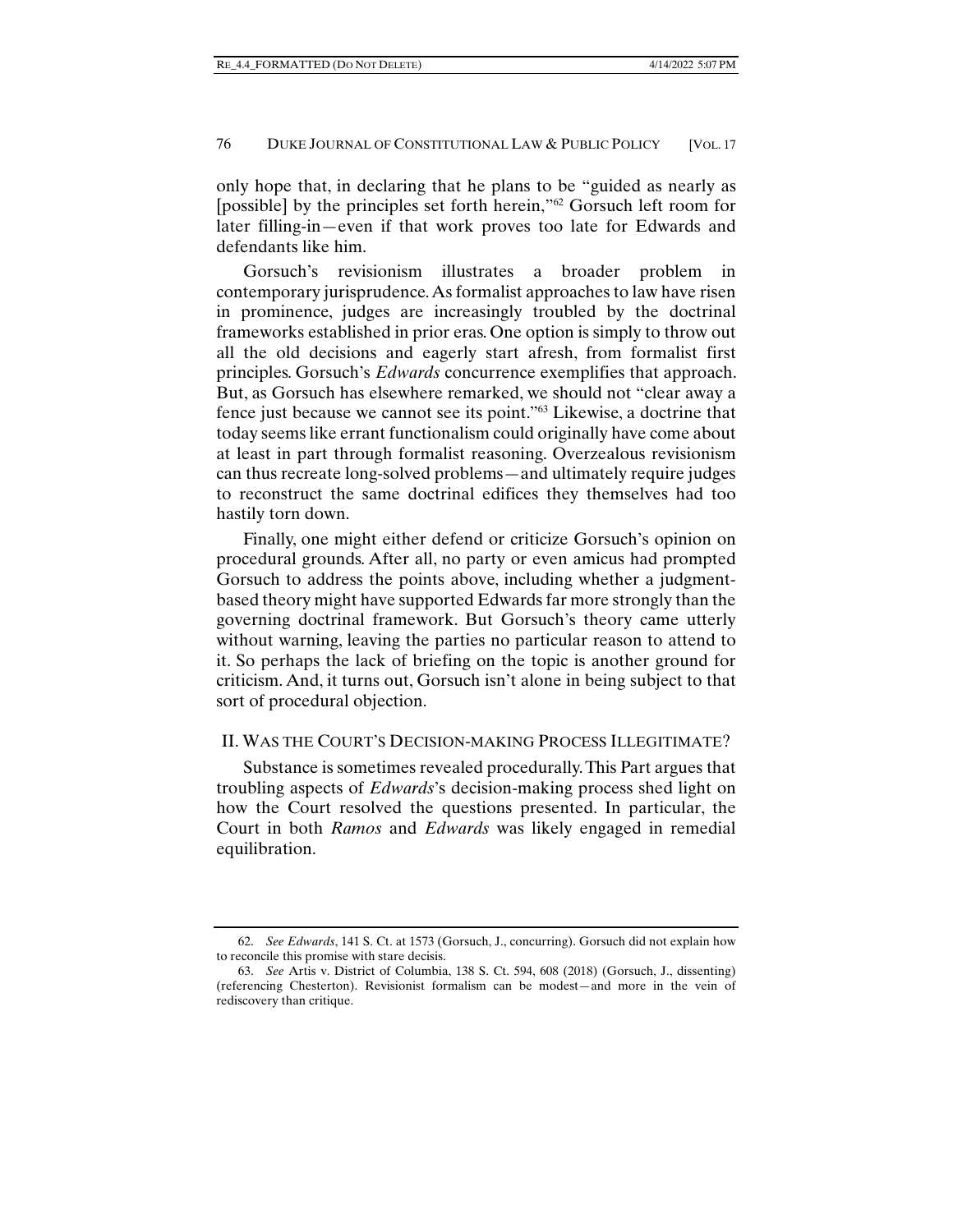# *A. Edwards's Procedural Problems*

The argument so far underscores a set of procedural objections to *Edwards*. As we've seen, the case raised pragmatic issues in need of empirical clarification, and Gorsuch's formalist theory called for greater analytic development. A natural response to both of these shortfalls is to urge the Court to bide its time even more than usual, so as to allow greater research and ventilation of the relevant issues. Yet the Court did quite the opposite.

In fact, *Edwards* was doubly precipitous, as compared with normal process. First, the Court granted certiorari over a petition that did not pose a retroactivity issue at all.<sup>64</sup> Evidently, the Court followed that anomalous approach because it wanted to resolve *Ramos*'s retroactivity right away, based on an already pending petition. Needless to say, that approach short-circuited the normal process of percolation in lower courts.65

Second, the Court dispatched the watershed exception despite the fact that no party *ever* requested that the Court do so.<sup>66</sup> Even more than the first, this second break from normal practice deprived the Court of thorough adversarial presentation on critical issues. The dissent leveled substantially this critique by pointing out that "no one here had a chance to make" arguments against overruling.<sup>67</sup>

I find these procedural objections persuasive, partly because I view the watershed issue in *Edwards* as difficult. But it is worth asking whether anything might justify, or render less objectionable, the Court's blatantly anomalous way of handling this case.

# *B. Did the Court Engage in Remedial Equilibration?*

The most charitable construal of events, I think, is that the Court's decisions in both *Ramos* and *Edwards* were guided, at every level, by a desire for remedial equilibration.

In brief, remedial equilibration is the idea that rights and remedies are to be considered in tandem, so as to achieve an optimal balance of

 <sup>64.</sup> *Compare* Grant of Certiorari, *Edwards v. Vannoy*, No. 19–5807 (granting certiorari limited to the retroactivity issue); *with* Petition for Certiorari, No. 19–5807, at ii (raising *only* the question of whether the Constitution requires jury unanimity in some cases).

 <sup>65.</sup> For doubts on percolation's usefulness, see Michael Coenen & Seth Davis, *Percolation's Value*, 73 STAN. L. REV. 363 (2021).

 <sup>66.</sup> Appearing as amicus, even the United States declined to make that request. *See* Tr. of Oral Argument at, *supra* note 19 at 75..

 <sup>67.</sup> *See Edwards*, 141 S. Ct. at 1581 (Kagan, J., dissenting).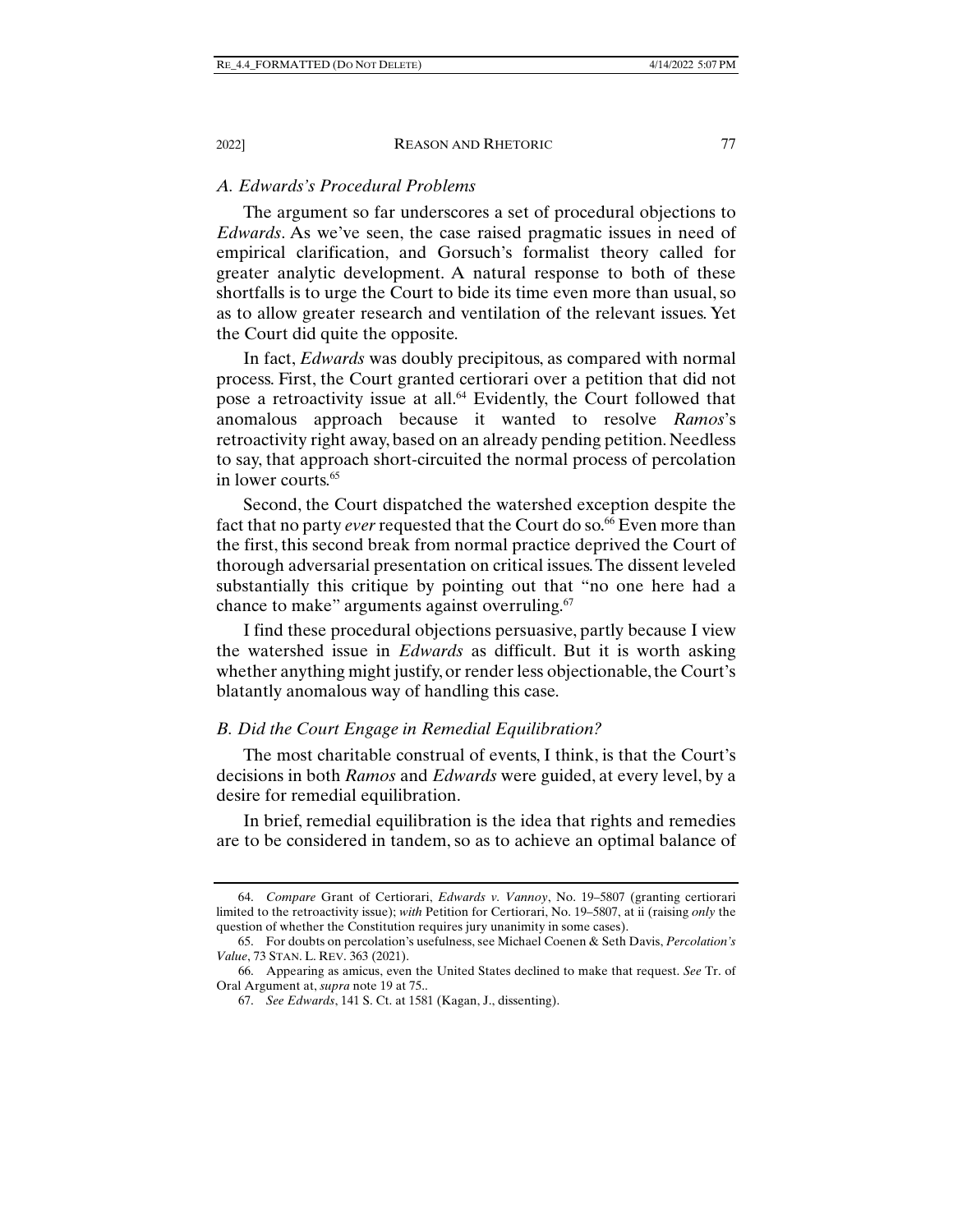the two. $68$  One implication of this approach is that rights expansions might be justified if, or because, they will be tempered by remedial retrenchment. The opposing view, sometimes called *rights essentialism*, is that questions of rights and remedies are strictly distinct, such that a change with respect to one has no direct effect on the other. $69$  Both approaches find considerable support among jurists and scholars alike, with remedial equilibration often associated with functionalists and rights essentialism with formalists.

But even formalists should respect the case for remedial equilibration in connection with *Ramos* and *Edwards*. That is because the formal doctrines at play seemed to stitch the two decisions together. In *Ramos*, the Court had to consider whether to overturn precedent, making reliance and other pragmatic factors highly pertinent.<sup>70</sup> And the biggest, perhaps even the only cognizable, reliance interest at stake in *Ramos* had to do with the question posed in *Edwards*—namely, whether states that had relied on the Court's earlier decisions would have to retry long-convicted defendants.<sup>71</sup> So whether the juryunanimity right would apply retroactively (the *Edwards* question) was legally central to deciding whether to recognize that right at all (the *Ramos* question).

Moreover, *Edwards* came close to endorsing remedial equilibration in so many words. As part of a remarkable exchange with the dissent (more on that to come), the Court offered the following defense of its decision to find *Ramos* nonretroactive:

> [T]he dissent asserts that the Court is not living up to the promise of *Ramos* for criminal defendants. . . . To properly assess the implications for criminal defendants, one should assess the implications of *Ramos* and today's ruling *together*. 72

This passage demonstrates that at least some justices saw a tight relationship between *Ramos*'s decision to recognize a right and *Edwards*'s decision not to allow for retroactive remediation of that right in habeas.

 <sup>68.</sup> *See generally* Daryl Levinson, *Rights Essentialism and Remedial Equilibration*, 99 COLUM. L. REV. 857 (1999).

 <sup>69.</sup> *See id*. at 858.

 <sup>70.</sup> *See Ramos*, 140 S. Ct. at 1405–08 (opinion of the Court and plurality opinion).

 <sup>71.</sup> *See id*. at 1407 (plurality opinion) (explaining that the watershed inquiry is "expressly calibrated to address the reliance interests States have in the finality of their criminal judgments").

 <sup>72.</sup> *See Edwards*, 141 S. Ct. at 1562 (small caps omitted).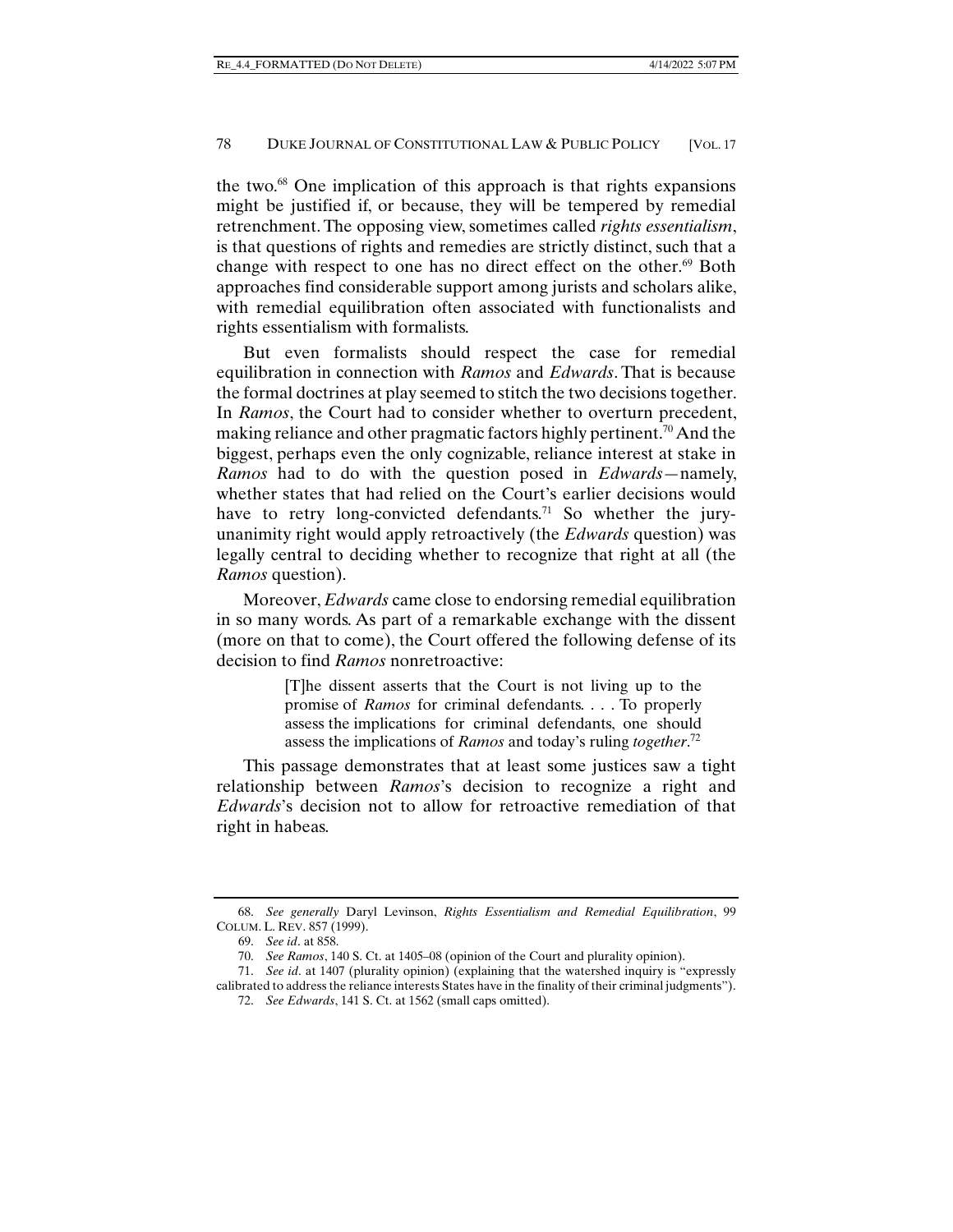## *C. Might the Watershed Exception Have Survived?*

Viewing *Edwards* in terms of remedial equilibration recasts every important feature of that decision, from its timing to its outcome.

Start with the Court's evident rush to grant cert on the retroactivity issue, despite its not being properly presented. If the two issues were effectively merged, as remedial equilibration would suggest, then retroactivity must have been all but decided at the same time that *Ramos* chose to overrule precedent. And there is evidence that some justices in *Ramos* in fact held that view, with Kavanaugh in particular volunteering an early answer to the retroactivity issue.73 That the Court didn't decide against *Ramos*'s retroactivity in *Ramos* itself might then be taken as a sop to normal practice or, perhaps, as a courtesy to members of the *Ramos* majority—such as Breyer and Sotomayor who may not have been equilibrating.<sup>74</sup>

For another thing, the remedial equilibration framing supplies a new way of understanding the Court's uninvited decision to close off the watershed exception. If equilibration is the order of the day, then the question of retroactivity should be decided in tandem with the recognition of new procedural rules. Thus, there is no reason for lower courts to ask whether to apply new procedural rules retroactively. The Court itself would already have answered that question when it identified the rules in the first place. As *Edwards* put it: "*Ramos* itself explicitly forecast today's decision."75 So *Edwards* can be viewed as an elaboration on what *Ramos* had already decided.

But if the decision to phase out the watershed exception actually has to do with the *who* and the *when* of deciding watershed issues, then the exception might one day come out of retirement. Imagine a new rule entitling criminal defendants to access a state-operated Perfect Lie Detector.76 That rule would be at least as valuable as the one adopted in *Gideon*, which *Edwards* accepted as a watershed rule.<sup>77</sup> So, if it eventually recognizes a new right of sufficient import, the Court might just find a watershed, too. Or it might not. The point is that the

 <sup>73.</sup> *See Ramos*, 140 S. Ct. at 1420 (Kavanaugh, J., concurring) (expressly incorporating the watershed inquiry into the stare decisis analysis).

 <sup>74.</sup> Justices Breyer and Sotomayor concurred in *Ramos* and then dissented in *Edwards*, yielding no evidence they engaged in remedial equilibration.

 <sup>75.</sup> *See Edwards*, 141 S. Ct. at 1561.

 <sup>76.</sup> We might imagine a rule entitling certain defendants access to DNA testing or to a brainimaging system capable of corroborating testimony.

 <sup>77.</sup> *See supra* note 10.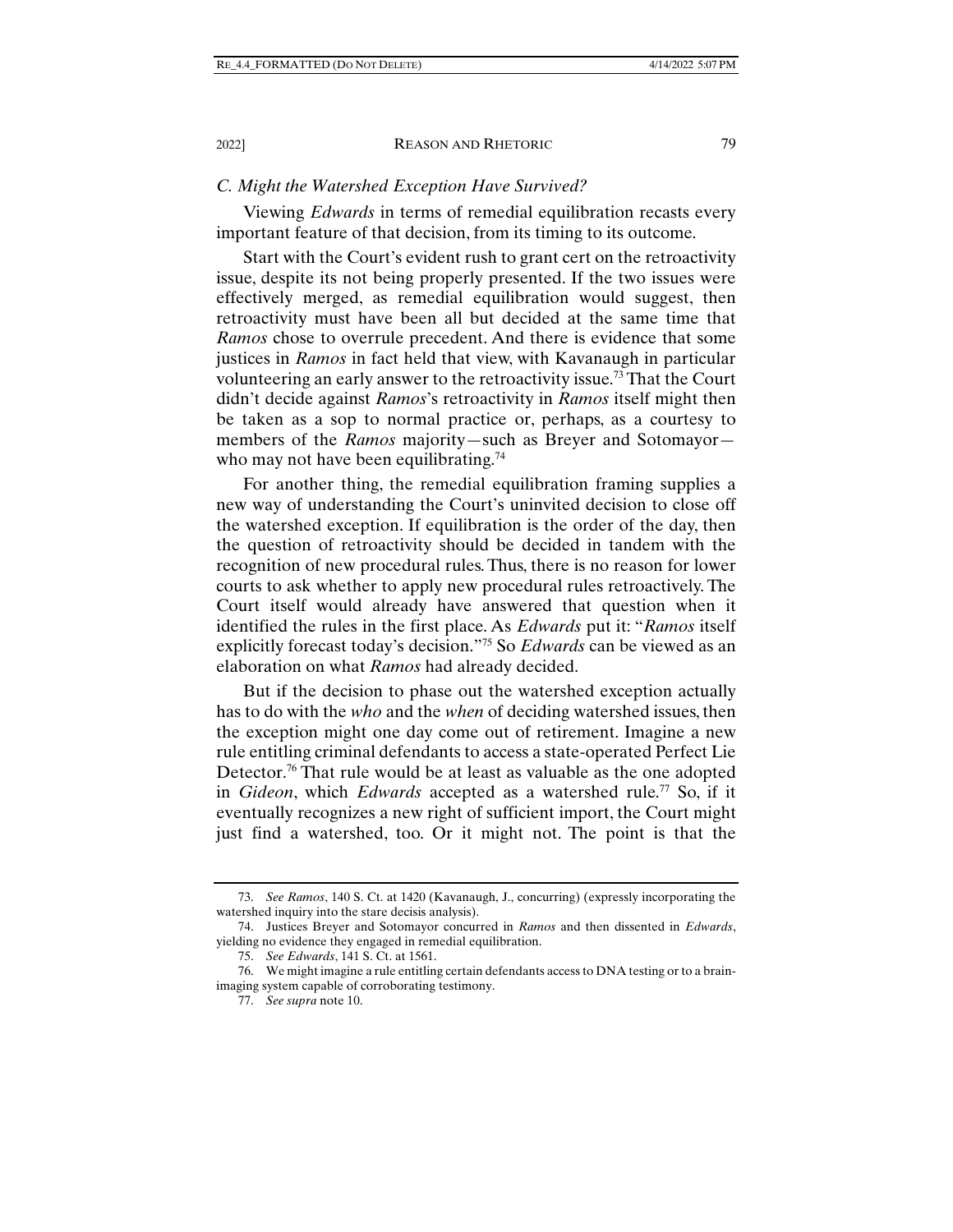watershed exception would have survived as a legal category. Stare decisis would not preclude its future use.

Supporting that view, the Court's rejection of the watershed exception could largely be viewed as an elaborate dictum. While holdings in the alternative are traditionally viewed as precedential,  $78$ the majority's claim that the watershed exception is "moribund" wasn't just unnecessary—it was explicitly parasitic on the Court's prior conclusion that the unanimous-jury rule didn't qualify as a watershed.<sup>79</sup> Thus, the Court's broader conclusion wasn't really "in the alternative" so much as "in addition to."

Further, the Court's conclusion is somewhat ambiguous. In stating that "[n]ew procedural rules *do not* apply retroactively on federal collateral review," the Court may have been describing a present, contingent reality, not a permanent truth.<sup>80</sup> The former reading makes more sense of the Court's apparent recognition that *Gideon*  established a genuine watershed rule, and we will see below that it also aligns with *Edwards*'s approach to stare decisis.<sup>81</sup>

One might fairly respond that the decision's rhetoric offers surer evidence of what *this* Court intends to do.<sup>82</sup> After all, the Court's tone in *Edwards,* and some of its discrete statements, evince a desire to eliminate watersheds once and for all. But stare decisis might properly track judicial reasoning, rather than predictive rhetoric.83 In the absence of a clear holding to the contrary, the option to find a watershed remains legally available to future justices.

So perhaps *Edwards* didn't really alter all that much. Both before and after that decision, the justices were unlikely to find watershed rules.84 *Edwards*'s main innovation had to do with what the justices

 <sup>78.</sup> *See* Hitchcock v. Sec'y, Fla. Dep't of Corr., 745 F.3d 476, 485 n.3 (11th Cir. 2014) (collecting sources).

 <sup>79.</sup> *See Edwards*, 141 S. Ct. at 1559 (asking: if many landmark rulings "and now *Ramos*" do not apply retroactively, how can any?).

 <sup>80.</sup> *Id*. at 1560 (emphasis added).

 <sup>81.</sup> *See supra* note 10 (on *Gideon*); *infra* Section III.B. (on precedent).

 <sup>82.</sup> *Cf*. United States v. Windsor, 570 U.S. 744, 799 (2013) (Scalia, J., dissenting) (making a similar claim).

 <sup>83.</sup> On whether precedent is (or should be) a predictive exercise, in which case rhetoric might dominate, or a more formal, reason-based practice, compare John M. Rogers, *"Issue Voting" by Multimember Appellate Courts: A Response to Some Radical Proposals*, 49 VAND. L. REV. 997, 1007–09 (1996), with Seminole Tribe of Fla. v. Florida, 517 U.S. 44, 67 (1996).

<sup>84</sup>*.* Still, *Edwards* has reduced any *in terrorem* effect that watersheds might have had for lower courts. *See* Dov Fox & Alex Stein, *Constitutional Retroactivity in Criminal Procedure*, 91 WASH. L. REV. 463 (2016).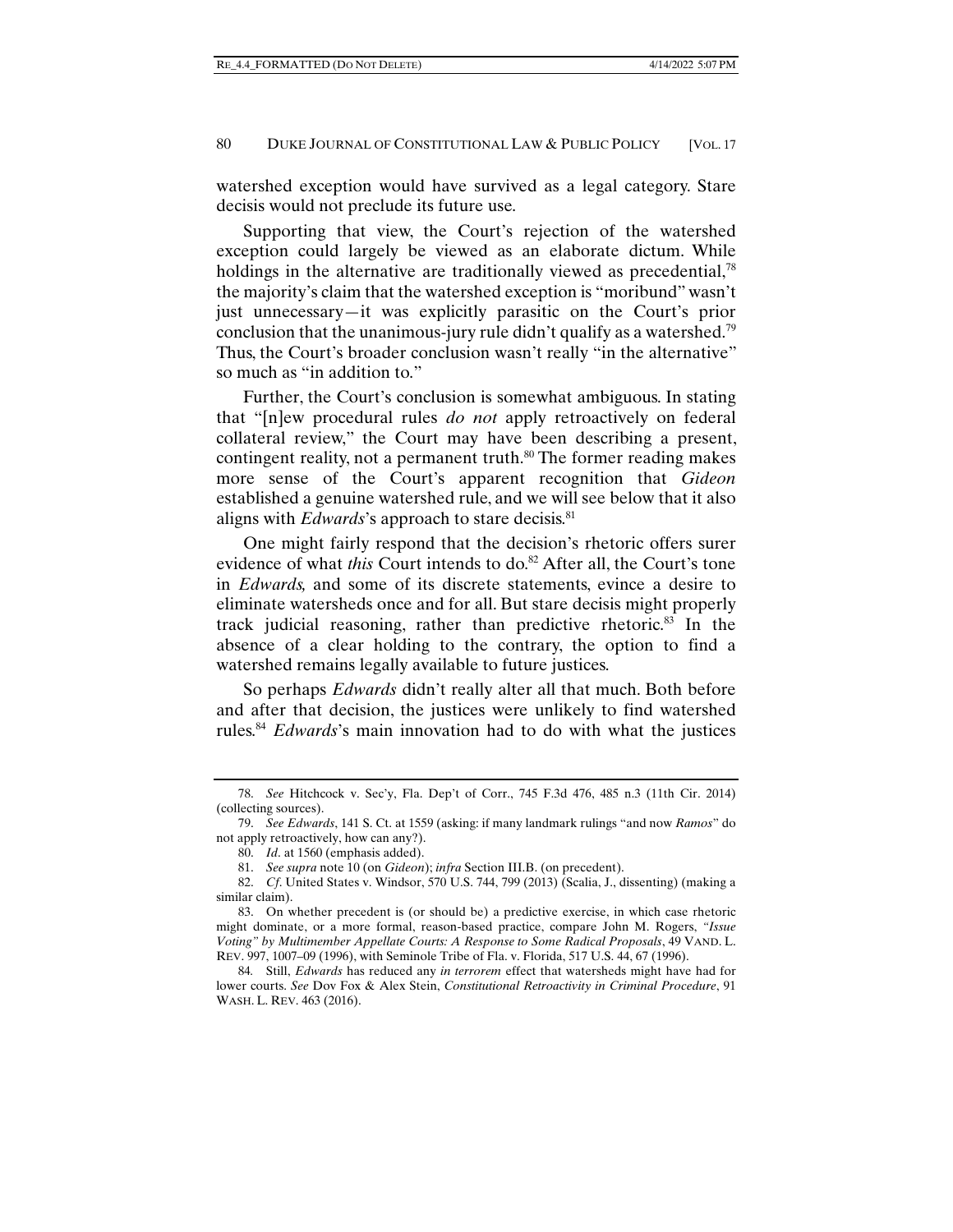could "responsibly continue to suggest . . . to litigants and courts."85 In essence, the Court's new message is: Don't call us; we'll call you. The statement that the watershed exception is "moribund" thus operates more as a vertical instruction to the lower courts than as a horizontal constraint on the justices themselves.

The bottom line is that *Edwards* might not be quite so final about finality. Rather, the Court played fast and loose with the normal process of review for the sake of remedial equilibration. And by declaring the watershed exception defunct, the Court simply relieved the lower courts of having to spend time on an unlikely possibility that the Court had decided to handle all by itself.<sup>86</sup>

#### III. DID *EDWARDS* VIOLATE STARE DECISIS?

The *Edwards* dissent took the majority to task for "overruling" the watershed exception.<sup>87</sup> But there is good reason to think that the majority's reasoning, though elliptical, satisfied the demands of stare decisis.

#### *A. Was the Watershed Exception Even Precedential?*

Was the watershed exception ever really a holding at all, as opposed to a dictum or some other lesser form of precedent?

On the one hand, the Court has said many times that there might be watershed decisions of criminal procedure, and it has held that many new rules fall short of meeting that standard.<sup>88</sup> Those repeated statements seem legally significant. They reflected the considered views of at least some justices. And lower courts were right to heed them as a matter of vertical precedent, for reasons of decisional efficiency and uniformity, if nothing else.<sup>89</sup>

On the other hand, an unfulfilled statement of possibility, even if part of the Court's reasoning, seems more in the vein of a reservation than a holding. Part of what makes precedent is a court's willingness to follow through on what it says—to rest a judgment on otherwise

 <sup>85.</sup> *Edwards*, 141 S. Ct. at 1559.

 <sup>86.</sup> *Cf*. Tara Leigh Grove, *The Structural Case for Vertical Maximalism*, 95 CORNELL L. REV. 1 (2009).

 <sup>87.</sup> *See Edwards*, 141 S. Ct. at 1574 (Kagan, J., dissenting).

 <sup>88.</sup> *See, e.g.*, Whorton v. Bockting, 549 U.S. 406, 417 (2007); Schriro v. Summerlin, 542 U.S. 348, 352 (2004).

 <sup>89.</sup> *Cf*. Jones v. St. Paul Co., 495 F.3d 888, 893 (8th Cir. 2007) (bowing to Court "dicta").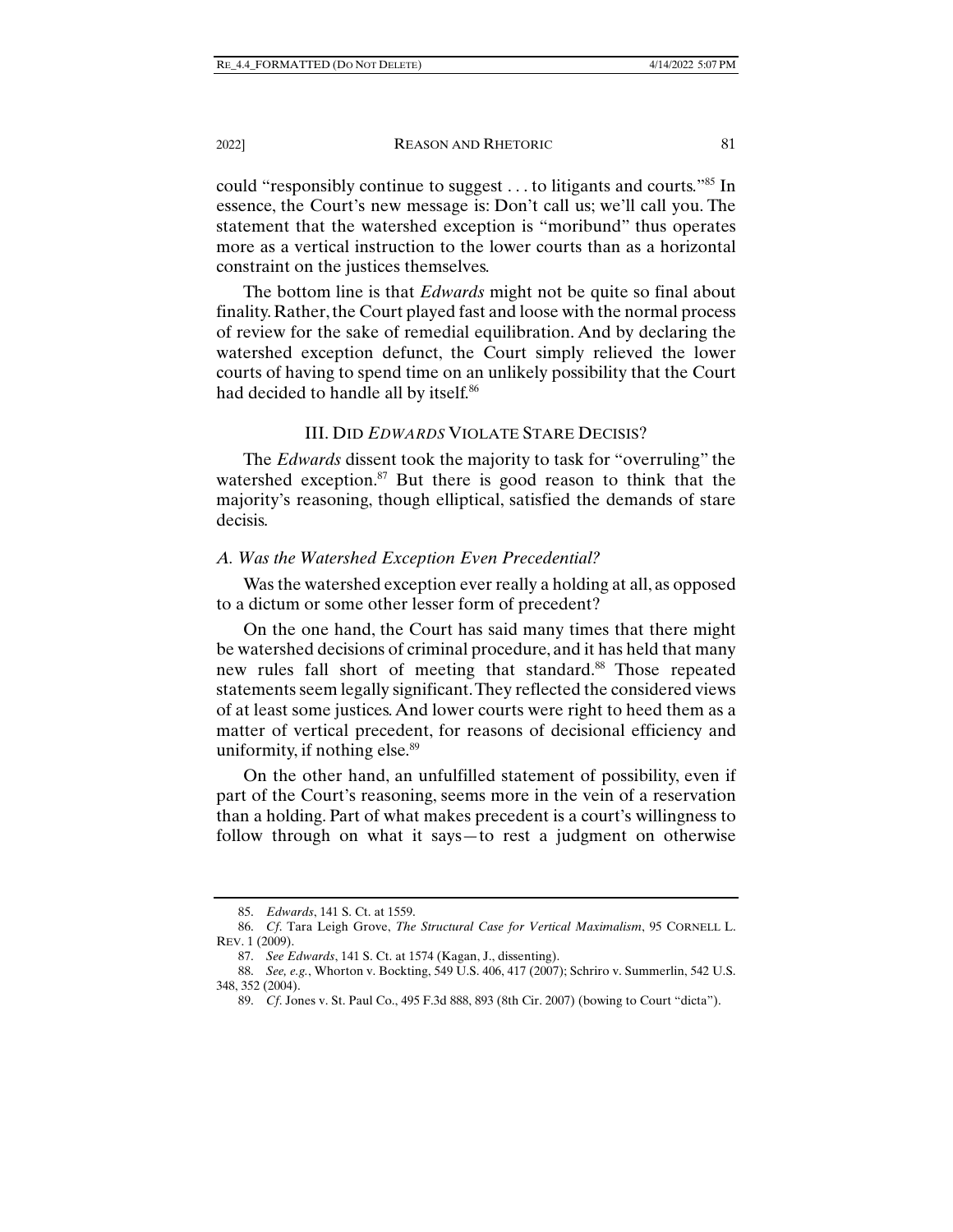academic reasoning.90 Because the watershed exception never passed that test, it may not have earned the full support of stare decisis.

Viewing the watershed exception as never fully precedential helps make sense of the Court's curt treatment of it. As the dissent complained, the Court devoted just two paragraphs to the issue of whether the exception was defunct and never ticked through all the traditional stare decisis factors.<sup>91</sup> Still, perhaps the most important factor—reliance—was mentioned and quickly dispatched: "no one can reasonably rely on an exception that is non-existent in practice."<sup>92</sup> This treatment reads like stare decisis lite.

## *B. Was the Exception Empirically Undermined?*

Even if the watershed exception wasn't fully precedential, it still might make sense to give its fate a full hearing. The point of ticking through all the factors—here and elsewhere—might not be to constrain the Court or even persuade it to change course, but rather to clarify its thought process in ways that it (and we) might not even anticipate. $93$ There is some reason to think such clarification would have been helpful. True, the "workability" and "doctrinal outlier" factors seem almost to have been implicitly addressed.<sup>94</sup> But another traditional factor calls for consideration of the quality of the prior decision's reasoning. And, as we have seen, the Court fell short on that score, offering precious little about the reasons for recognizing the watershed exception in the first place. Attending to this factor would have clarified precisely where, in the Court's view, *Teague* went awry in recognizing the exception.

But perhaps we can connect the dots ourselves. On reflection, the watershed doctrine has three component precepts: (i) a substantive principle relating to new rules of criminal procedure bearing on accuracy and fairness; (ii) an empirical view of the likelihood of such

 <sup>90.</sup> On one traditional view, only judicial results are really precedential; the rules that judges articulate are of lesser, or no, precedential value. *See, e.g.*, Roscoe Pound, *What of Stare Decisis?*, 10 FORDHAM L. REV. 1, 7 (1941) (suggesting that no overruling takes place when past reasoning is rejected without repudiating any result). And, on a pure results model, there would appear to be no precedent for the existence of a watershed exception.

 <sup>91.</sup> *See Edwards*, 141 S. Ct. at 1581 (Kagan, J., dissenting).

 <sup>92.</sup> *See id*. at 1551 (majority opinion).

 <sup>93.</sup> *See, e.g.*, Deborah Hellman, *An Epistemic Defense of Precedent*, in PRECEDENT IN THE UNITED STATES SUPREME COURT 63–66 (Christopher J. Peters ed., 2013).

 <sup>94.</sup> *See, e.g.*, Franchise Tax Bd. of California v. Hyatt, 139 S. Ct. 1485, 1499 (2019) (listing the four main stare decisis factors). In other words, the majority arguably showed the watershed test to be both unworkable and an outlier because it was practically unmeetable.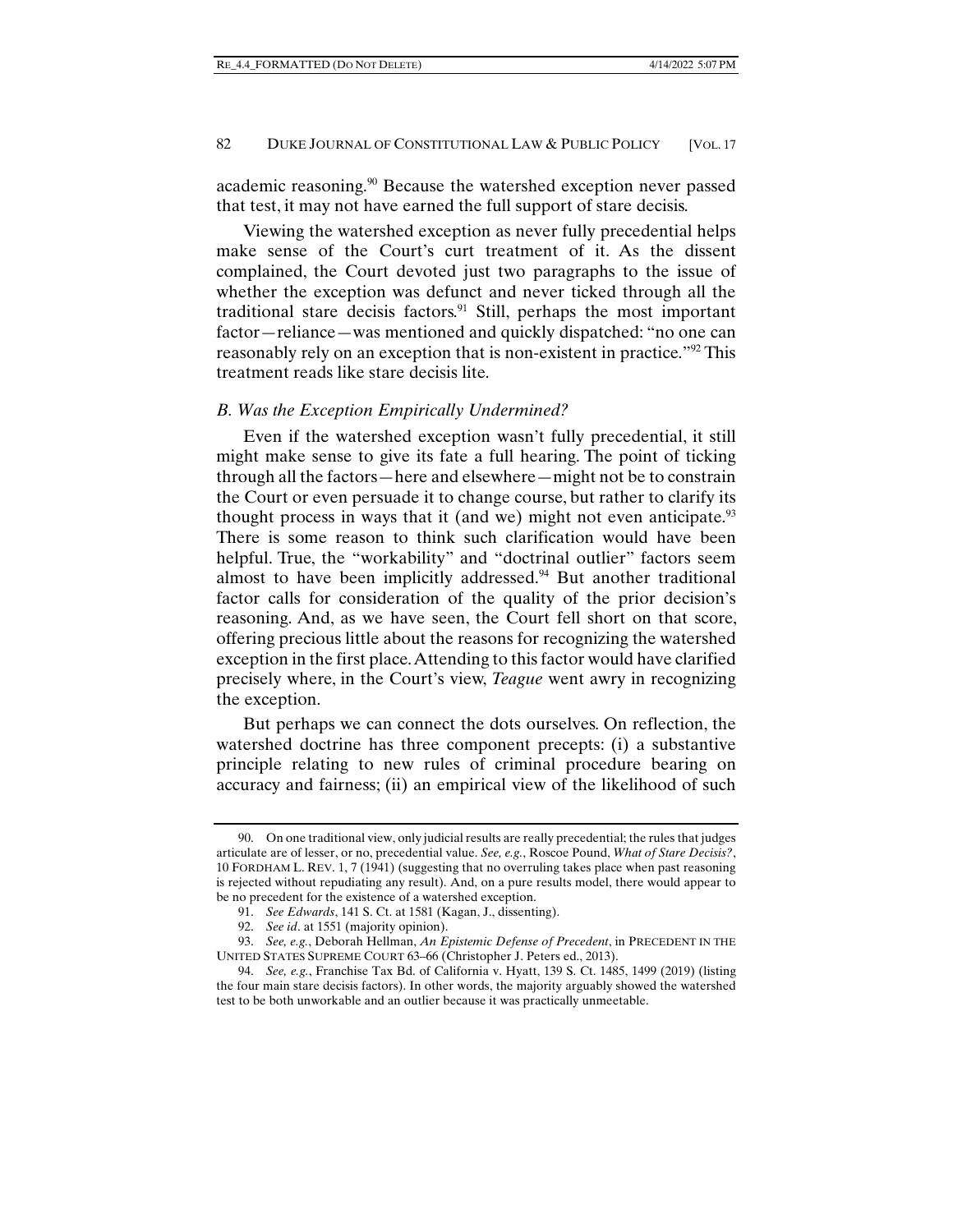rules existing; and (iii) an implementation rule calling for courts to hear watershed claims.<sup>95</sup>

The Court seems to have focused on the second of these components. That is, the Court apparently concluded that watersheds are like "the Tasmanian tiger," possibly real but practically unobservable.<sup>96</sup> And, given that revised empirical assessment, informed by over three decades of experience, the basis for the implementation rule fell away.<sup>97</sup> Even if the Tasmanian tiger really does exist out there—somewhere—the search for it might be too costly, and too improbable, to be worth carrying out.<sup>98</sup> This assessment dovetails with the remedial-equilibration account of *Edwards* described earlier.<sup>99</sup> So, again, perhaps the search for watershed rules hasn't been declared impossible so much as discontinued.

The upshot is that the core principle underlying the watershed exception—the idea that procedural rules can be so integral to fairness and accuracy as to justify retroactive application in habeas—remains unrefuted. So, if the Court one day gets a bead on the Tasmanian tiger, the search might recommence.

## *C. Overruling as a Fait Accompli*

If you look closely, you can see that *Edwards* did apply a stare decisis framework—just not the one that normally attends an overruling. In its crescendo statement, the Court stated: "The watershed exception is moribund. It must 'be regarded as retaining no vitality.'"100 The Court was quoting *Herrera v. Wyoming*, which resolved a tension between two precedents as follows: "While [the first case] 'was not expressly overruled' in [the second one], 'it must be regarded

 <sup>95.</sup> On implementation rules, see RICHARD H. FALLON, IMPLEMENTING THE CONSTITUTION (2001); Mitchell N. Berman, *Constitutional Decision Rules*, 90 VA. L. REV. 1, 9 (2004).

 <sup>96.</sup> *See* Tr. of Oral Argument, *supra* 19 at 13–14 (remarks of Justice Alito).

 <sup>97.</sup> Ironically, the best defense of the Court's argument comes from the dissent. In a moment of exasperation, the dissent declared that, if the jury-unanimity right "isn't a watershed one, then nothing is." *Edwards*, 141 S. Ct. at 1576 (Kagan, J., dissenting). Now, the dissent was probably engaged in a little hyperbole here; but if *Ramos* really did pose the strongest possible case for a watershed and still came up short, then the Court would indeed seem justified in simply abolishing the watershed exception.

 <sup>98.</sup> *See Edwards*, 141 S. Ct. at 1561 (holding out a "false hope" only "wastes the resources of defense counsel, prosecutors, and courts"); *see also id*. at 1565 (Gorsuch, J., concurring) ("the majority wisely closes a door to retroactive relief that likely never existed in the first place").

 <sup>99.</sup> *See also supra* Section II.C.

 <sup>100.</sup> *See Edwards*, 141 S. Ct. at 1560 (majority opinion) (citation omitted).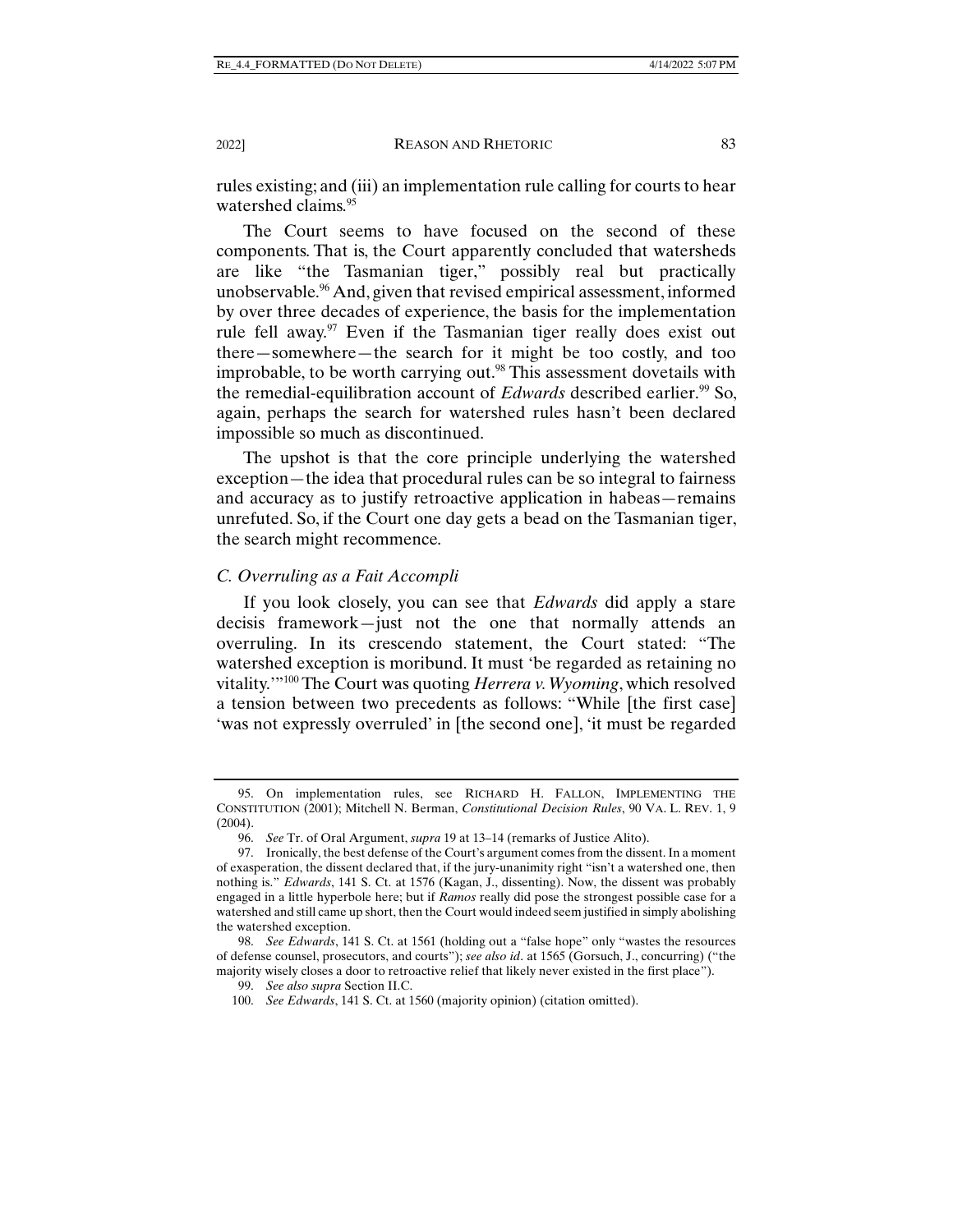as retaining no vitality' after that decision."101 The logic appears to be that if one precedent implicitly overrules another, a still later precedent can announce that fact as a *fait accompli*.

One might question *Edwards*'s invocation of *Herrera* on the grounds that no particular decision drained the watershed exception's "vitality."102 Rather, *Edwards* focused on "the Court's many retroactivity precedents taken together."103 Yet a pattern of erosion or evasion could be taken as better evidence of implicit overruling than any single, potentially one-off decision. One might respond that the past decisions actually showed that the watershed exception had been repeatedly reaffirmed. But the cases are better viewed as harbingers of the exception's impending demise, with several explicitly speculating that no watersheds were ever likely to be found.104

At any rate, both *Herrera* and *Edwards* raise the same fundamental question: does the Court illegitimately evade stare decisis by declaring that an overruling *has already occurred*, even though no prior decision had so declared? As the dissent argued, the stare decisis analysis can be regarded as "disciplining."105 Yet that discipline is avoided through overruling as a *fait accompli*. Surely, one might think, a stare decisis analysis is called for at some point in a precedent's demise. The "retaining no vitality" line could even be viewed as a bad-faith strategy for undermining precedent.

But here, too, the situation is more complicated. The problem with *fait accompli* overrulings is especially severe if we imagine that the earlier ruling was undertaken with the follow-through in mind. But it's possible, even likely, that the earlier ruling wanted to create a period of precedential tension, rather than knowing precisely how things would be resolved. If experience turned out to favor the later ruling over the earlier one, then the case for overruling would have been made. And if not, then not. The case for good faith grows still stronger if many years—and judicial appointments—lie between the practical and

 <sup>101.</sup> *See* Herrera v. Wyoming, 139 S. Ct. 1686, 1697 (2019) (quoting still earlier case law).

 <sup>102.</sup> *See* Daniel B. Rice & Jack Boeglin, *Confining Cases to Their Facts*, 105 VA. L. REV. 865, 893–94 (2019) (discussing *Herrera* and related cases while arguing that a single, decisive repudiation of precedent is distinctive).

 <sup>103.</sup> *See Edwards*, 141 S. Ct. at 1562.

 <sup>104.</sup> *See id.* at 1555 (citing Whorton v. Bockting, 549 U.S. 406, 417 (2007)); *see also* Kermit Roosevelt III, *A Retroactivity Retrospective, with Thoughts for the Future: What the Supreme Court Learned from Paul Mishkin, and What It Might*, 95 CAL. L. REV. 1677, 1694 (2007) ("[N]o new procedural rule has yet satisfied the *Teague* exception, and the Court has strongly intimated that none shall.").

 <sup>105.</sup> See *Edwards*, 141 S. Ct. at 1581 (Kagan, J., dissenting).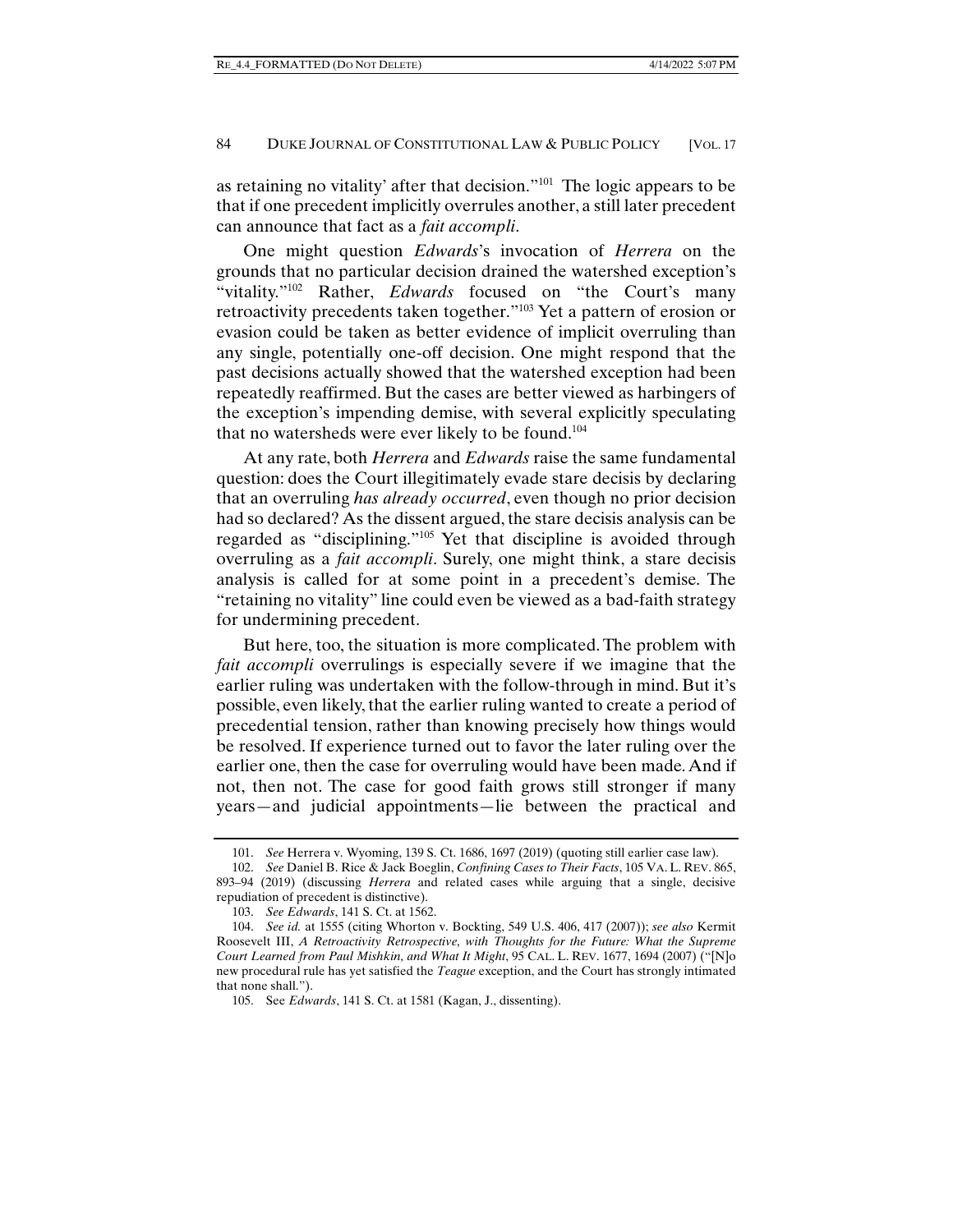formal overrulings.

We can better see both the appeal and the distinctiveness of *fait accompli* overrulings by placing them in historical perspective. To a great extent, these rulings harken back to an earlier era, when precedential principles were not made but found. Today, lawyers often assume that a case loses precedential value only if and when a courtas-legislature formally declares it to be repealed or "overruled." But, at common law, a judicial decision could be set aside for already being odds with the custom or practice of the courts in general.106 Experience, one might say, can gradually reveal a once venerable precedent's error.<sup>107</sup> Similar logic may explain the Court's recourse to "the court of history" in disavowing *Korematsu*, even though that precedent had never been formally overruled.108

All this to say that overruling by *fait accompli*, including in *Edwards*, is at least plausible and possibly even preferable to legislative overruling pursuant to the stare decisis factors. In general, showing that a case has gone by the wayside is harder, calling for greater judicial patience and humility, than simply running through a four-part, oneand-done rubric. So a pattern of erosion or evasion would seem to qualify as a basis for overcoming stare decisis. To harmonize this conclusion with extant doctrine, such a pattern might be treated as a "special factor" within the stare decisis analysis.

## *D. Stare Decisis as Crying Wolf*

*Edwards* surfaces important tension in the practice of precedentbased dissents, one that befuddles dissenters and counterintuitively fosters efforts to overrule.

Imagine that you are a justice who generally hopes to protect existing case law from erosion or repudiation. You might think it is a good idea to complain about each and every instance of overruling, so as to keep stare decisis salient and make the majority coalition pay an ever-increasing "price" in professional and public esteem. But you

 <sup>106.</sup> *See* Peter M. Tiersma, *The Textualization of Precedent*, 82 NOTRE DAME L. REV. 1187, 1225–27 (2007).

 <sup>107.</sup> *See* Charles Barzun, *Impeaching Precedent*, 80 U. CHI.L. REV. 1625, 1636–37 (discussing overruling based on experience).

 <sup>108.</sup> *See* Trump v. Hawaii, 138 S. Ct. 2392, 2423 (2018); *see also* Daniel B. Rice, *Repugnant Precedents and the Court of History*, 121 MICH. L. REV. (forthcoming 2022). As we have seen, *Edwards*'s disavowal of the watershed exception may itself have been dicta or otherwise "empty," as some critics have alleged with respect to *Trump v. Hawaii*'s repudiation of *Korematsu*. *Cf*. Jamal Greene, *Is* Korematsu *Good Law?*, 128 YALE L.J. F. 629 (2019).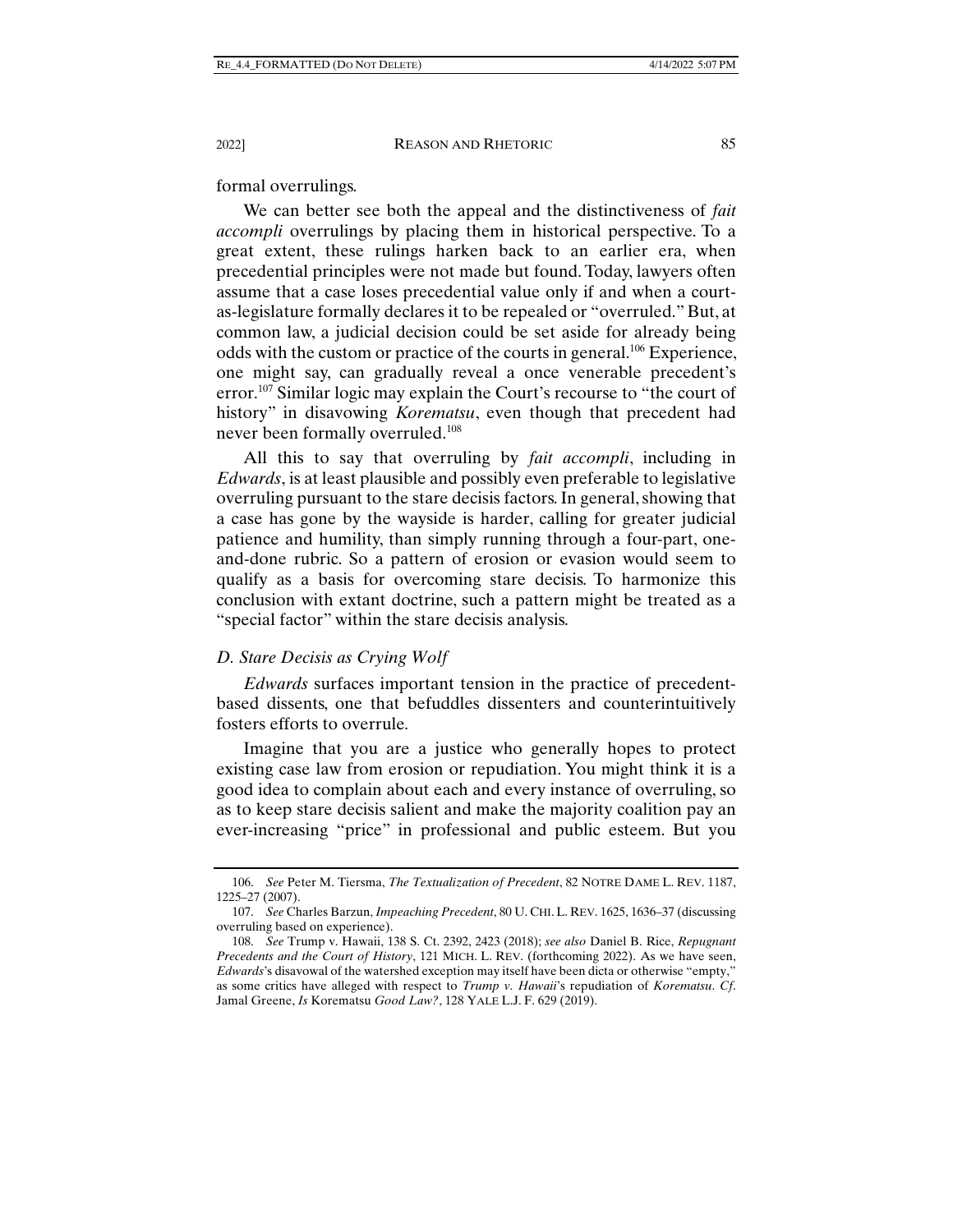would also worry about coming across as Chicken Little, or the Boy Who Cried Wolf. It isn't always a big deal to overrule, even when doing so is wrong. And, sometimes, overruling is positively the right thing to do. Much as the Court would lose face by overruling too freely, as though precedent were legally irrelevant, dissenters can sacrifice their credibility by acting as though every new overruling is a fresh End of Days. So, what's a dissenter to do?

The most straightforward response would be to moderate through selectivity. That is, the dissenter could make a big deal out of especially outrageous overrulings, while toning it down when overrulings are less consequential or unjustified. Dissenters surely avail themselves of this option to some extent. Yet the costs of moderation are high, as it turns overruling into an occasion for refined judgment, not automatic skepticism. Fostering pervasive anger, or anxiety, about the threat to stare decisis might seem critical to deterring the majority and preventing at least some overrulings from happening at all. Frequent dissenters therefore have good reason to see if they can have their rhetorical cake and eat it, too.

One way of finessing that issue is to try and have it both ways in the moment. This solution relates to an even broader dynamic that might be termed *the dissenter's dilemma*, that is, the dissenter's desire simultaneously to both fuel outrage over a decision's potential reach and to minimize the same decision's actual consequences.109 In *Jones v. Mississippi*, for instance, Justice Sotomayor's dissent argued that the Court was in effect "overturning *Miller* or *Montgomery*," contrary to stare decisis.110 But, later, the dissent also insisted that "sentencers should hold this Court to its word: *Miller* and *Montgomery* are still good law."111 The problem with this approach is that the dissent might come across as self-contradictory, or as overly strategic in how it spins the Court's treatment of case law.

Another way of squaring the rhetorical circle is to try and have it

 <sup>109.</sup> I borrow this term from related discussion in ALEXANDER M. BICKEL, THE UNPUBLISHED OPINIONS OF MR. JUSTICE BRANDEIS: THE SUPREME COURT AT WORK 21, 28– 30 (1957); *see also* United States v. Travers, 514 F.2d 1171, 1174 (2d Cir. 1974) (Friendly, J.) ("Cassandra-like predictions in dissent are not a sure guide to the breadth of the majority's ruling . . . ."). *Cf*. Oren Tamir, *Political Stare Decisis*, 22 CHI. J. INT'L L. (forthcoming 2022) (discussing the risk of being a "sore loser" in the context of political precedent).

 <sup>110. 141</sup> S. Ct. 1307, 1336 (2021) (Sotomayor, J., dissenting) (referring to *Miller v. Alabama*, 567 U.S. 460 (2012), and *Montgomery v. Louisiana*, 577 U.S. 190 (2016)); *see also id*. at 1337 ("Now, it seems, the Court is willing to overrule precedent without even acknowledging it is doing so, much less providing any special justification.").

 <sup>111.</sup> *Id*. at 1337.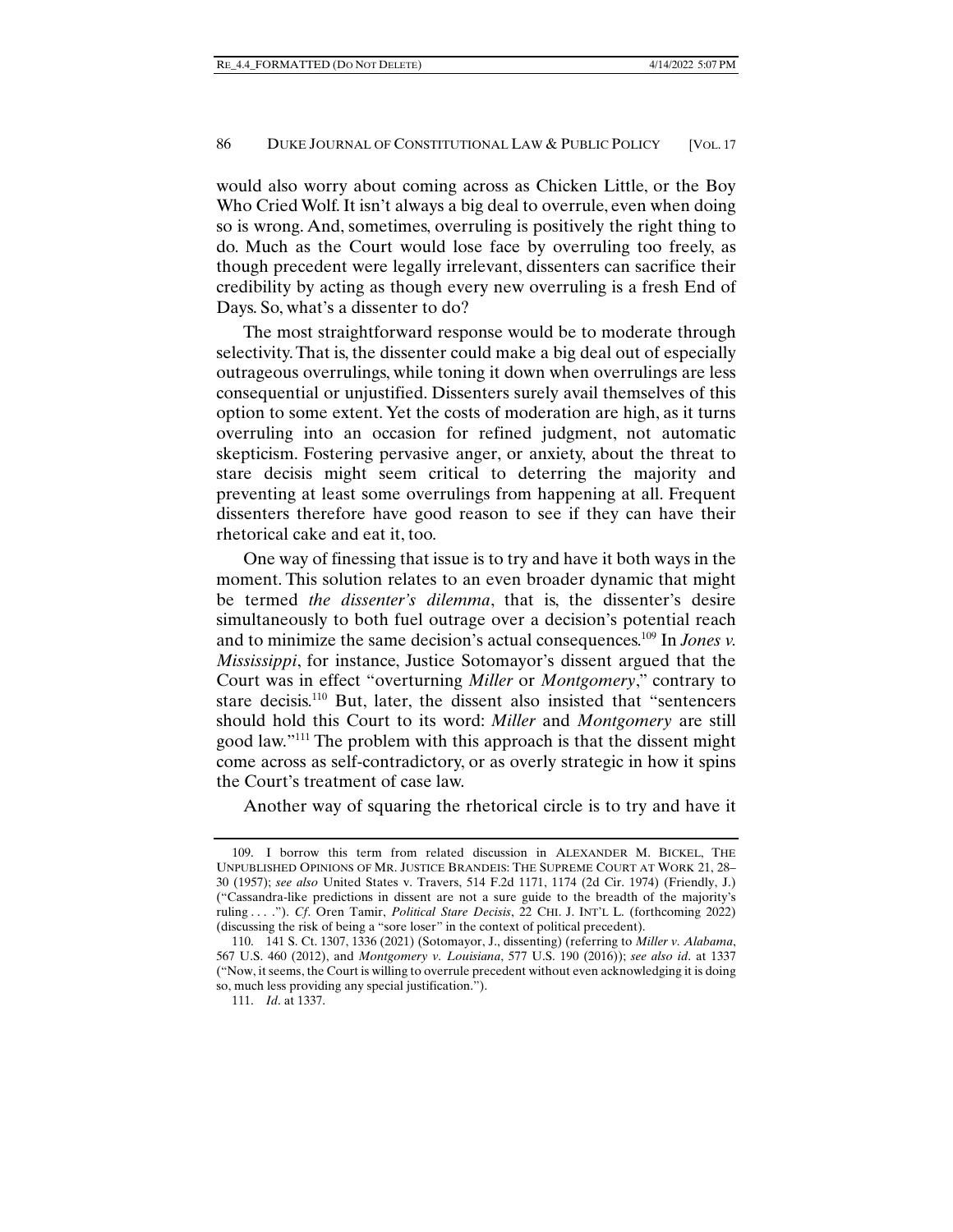both ways at different points in time. This solution requires selective forgetting: the importance of stare decisis is trumpeted in dissent after dissent, but the doom-and-gloom rhetoric attending each dissent is instantly swept under the rug. The point of this strategy is to make each transgression of stare decisis seem unprecedented, as though stare decisis had been eroded for the first time. A less helpful understanding of events, namely, that stare decisis has proven to be quite flexible, is thus kept out of view.112 This approach counts on the reader's short memory—and, ironically, on the forgettability of the dissenter's earlier rhetorical flourishes.

Here, Justice Kagan provides a nice example. Two years before *Edwards*, Kagan inveighed against the majority's decision to overrule in *Knick v. Township of Scott*, writing for instance: "If that is the way the majority means to proceed—relying on one subversion of *stare decisis* to support another—we may as well not have principles about precedents at all."113 Did Kagan mean that *Knick* had so abused precedent as to effectively overrule stare decisis itself? Apparently not, for in *Edwards* Kagan selected *Knick* as an exemplar of the Court's "customary, and disciplining, practice" of "consider[ing]—and usually at length—a familiar set of factors capable of providing the needed special justification."114 Each vehement dissent becomes water under the bridge.

All this raises the question of how the majority coalition might respond to our imagined dissenter's rhetorical strategizing. The majority might do just what the dissenter hopes: wince at each rhetorical lashing, try to avoid the next one, and generally think hard before overruling.115 But there is another salient possibility: much as the public could come to wonder whether the dissenter is overdoing it, the majority might decide that there is no satisfying the opposition. Someone who cannot see that overrulings are sometimes justified—or just not a big deal—might not be worth appeasing. The majority could then become numb to the lashing, and unafraid to overrule. The strong

 <sup>112.</sup> There are starker takeaways available. *See, e.g.*, Lisa Heinzerling, *The Rule of Five Guys*, 119 MICH. L. REV. 1137, 1141 (2021) ("The very notion that the Court is bound to follow precedent until it formally overrules it is either naïve or disingenuous.").

 <sup>113. 139</sup> S. Ct. 2162, 2190 (2019) (Kagan, J., dissenting).

 <sup>114.</sup> *Edwards*, 141 S. Ct. at 1581 (Kagan, J., dissenting).

 <sup>115.</sup> The result might be rhetorical conflict. *See generally* Frederick Schauer, *Stare Decisis— Rhetoric and Reality in the Supreme Court*, 2018 SUP. CT. REV. 121 (2019) (discussing "weaponized" stare decisis used for "rhetorical emphasis" by majorities and dissenters alike).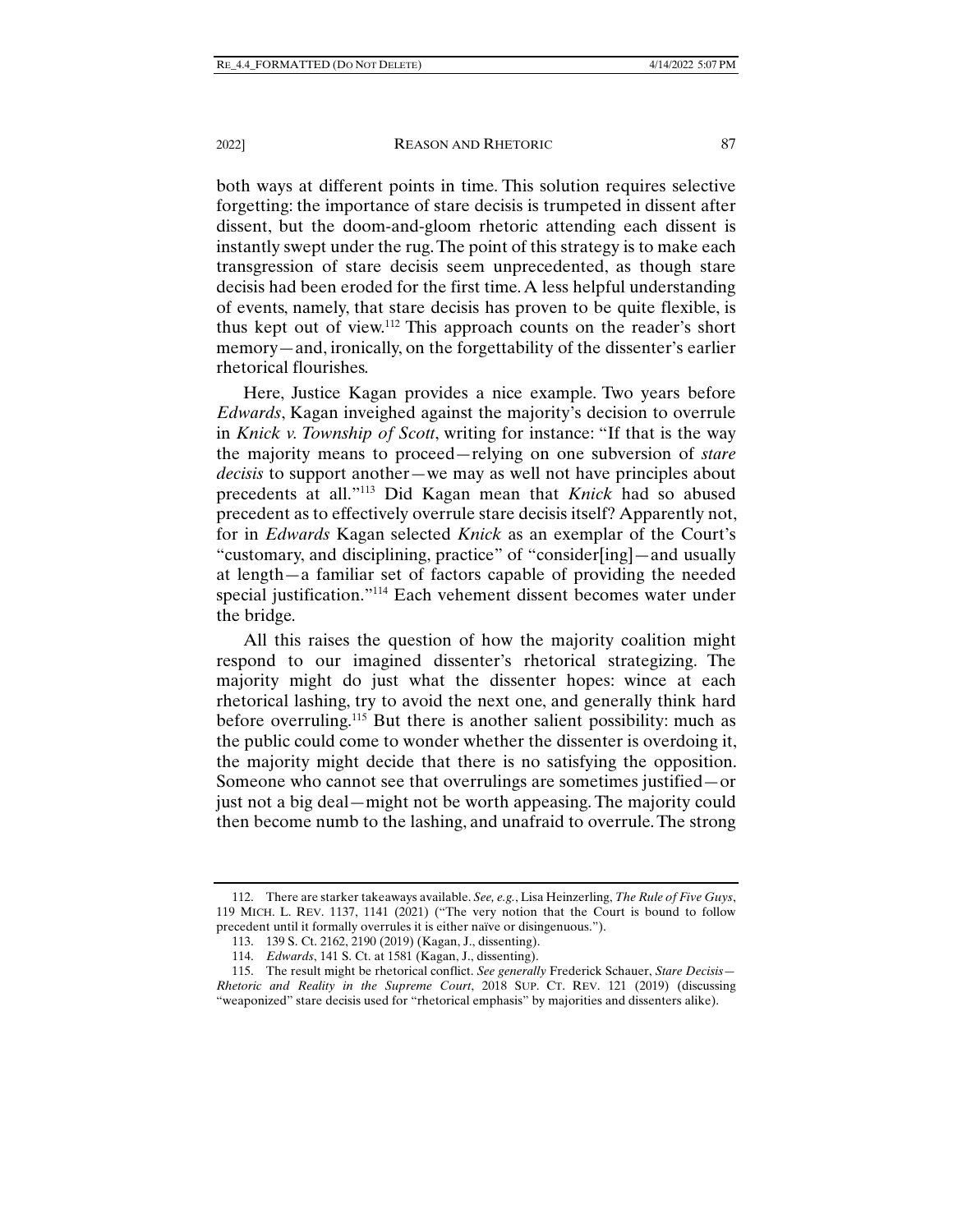rhetoric against overruling would have defeated itself.116

That reasoning can be taken still further. A cynical majority might put itself on the lookout for precedents to overrule. Not just any precedent will do, of course. Overruling cases that are either too important or too sound would tend to feed the dissenter's critical flame. But when precedents are contrary to the would-be dissenter's view of the merits, or else not terribly important, a decision to overrule can put the dissenter in a bind: she would have to moderate her rhetoric or else risk coming across as crying wolf. Notably, *Ramos* and *Edwards*  respectively fit each half of that strategy, with *Ramos* appealing to (and splintering) the Court's left wing and *Edwards* "overruling" only a never-used exception. So there is some evidence that rhetorical strategies influence not just opinion style but also substantive outcomes in discrete cases.

# IV. WHAT ABOUT THE SHARPLY PERSONAL EXCHANGE?

Perhaps the most talked-about aspect of the *Edwards* opinions was a sharp, personal exchange between the majority and the dissent. This exchange offers a particularly stark illustration of the tension between reason and rhetoric.

# *A. The Exchange*

Let me start by reproducing the most relevant passages. Here is a main-text passage that appears near the end of Kagan's dissent:

> Taking with one hand what it gave with the other, the Court curtails *Ramos*'s effects by expunging *Teague*'s provision for watershed rules.... For the first time in many decades .... those convicted under rules found not to produce fair and reliable verdicts will be left without recourse in federal courts.<sup>117</sup>

The majority responded at length. Here is an edited portion of that riposte:

> [T]he dissent asserts that the Court is not living up to the promise of *Ramos* for criminal defendants. . . . [W]ith respect, Justice Kagan dissented in *Ramos*. . . . [I]t is of course fair for a dissent to vigorously critique the Court's analysis. But it is

 <sup>116.</sup> *Cf.* John Hart Ely, *The Wages of Crying Wolf: A Comment on* Roe v. Wade, 82 YALE L.J. 920, 944 (1973) ("One possible judicial response to this style of criticism would be to conclude that one might as well be hanged for a sheep as a goat: So long as you're going to be told, no matter what you say, that all you do is Lochner, you might as well Lochner.").

 <sup>117.</sup> *Edwards*, 141 S. Ct. at 1581 (Kagan, J., dissenting).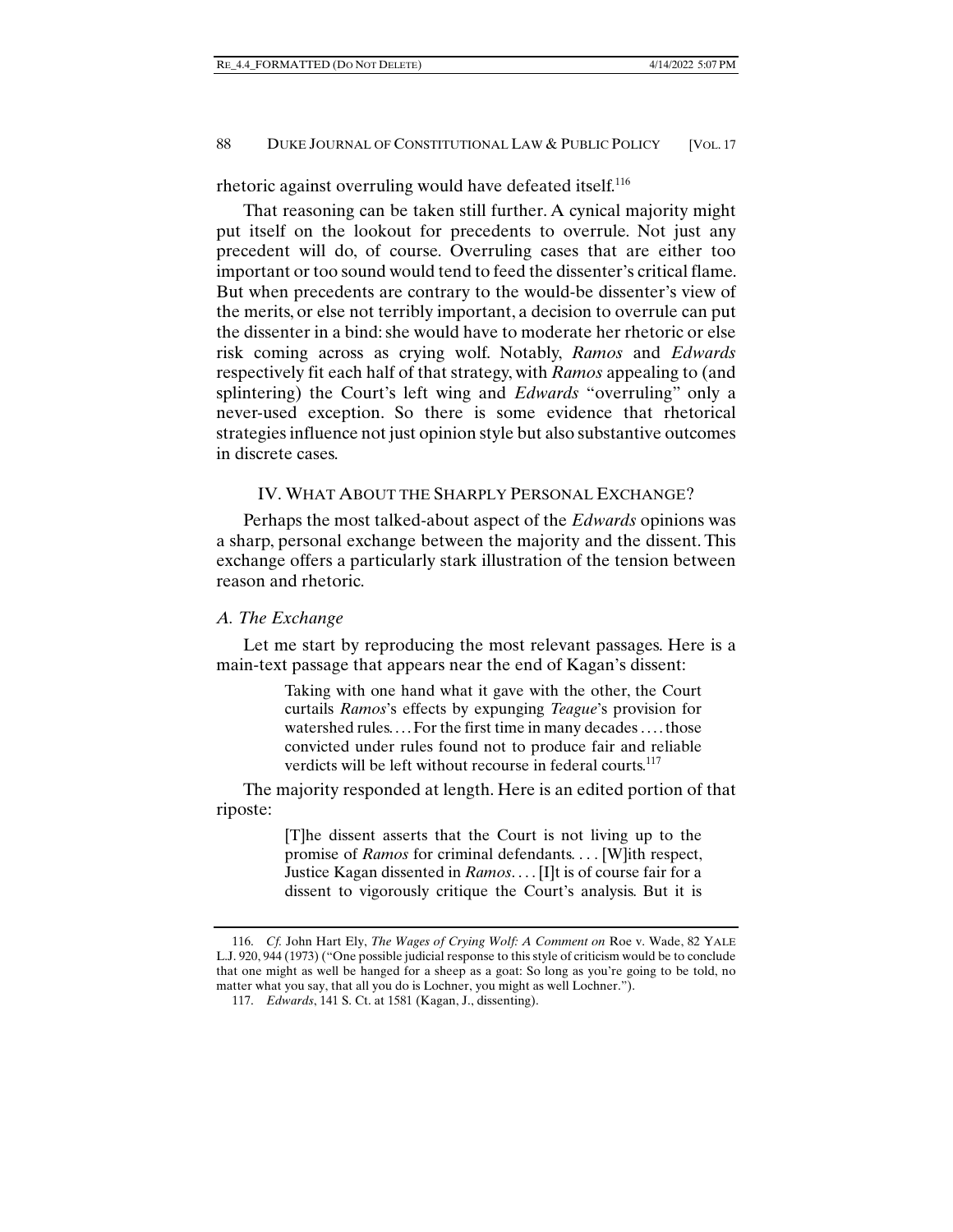another thing altogether to dissent in *Ramos* and then to turn around and impugn today's majority for supposedly shortchanging criminal defendants. To properly assess the implications for criminal defendants, one should assess the implications of *Ramos* and today's ruling *together*. And criminal defendants as a group are better off under *Ramos* and today's decision, taken together, than they would have been if Justice Kagan's dissenting view had prevailed in *Ramos*. . . .The rhetoric in today's dissent is misdirected.118

Kagan then dropped a footnote rejoinder that I reproduce in full:

The majority's final claim is that it is properly immune from this criticism—that I cannot "turn around and impugn" its ruling—because "criminal defendants as a group are better off under *Ramos* and today's decision, taken together, than they would have been if my dissenting view had prevailed in *Ramos*." The suggestion is surprising. It treats judging as scorekeeping—and more, as scorekeeping about how much our decisions, or the aggregate of them, benefit a particular kind of party. I see the matter differently. Judges should take cases one at a time, and do their best in each to apply the relevant legal rules. And when judges err, others should point out where they went astray. No one gets to bank capital for future cases; no one's past decisions insulate them from criticism. The focus always is, or should be, getting the case before us right. $119$ 

This highly personal exchange is unusual, intense, and provocative. And it seems to capture a deep, broad dispute about how the Court's cases are, and should be, decided. Perhaps for those same reasons, both sides of the exchange are highly ambiguous.

## *B. Possible Readings*

Many readers have been energized, outraged, or persuaded by different parts of the above exchange, but it is surprisingly hard to tell what it is even about.

One possibility is that the exchange is about whether to bend the law today in light of beneficent decision-making yesterday. The dissent encourages that takeaway, including by positing: "Judges should take cases one at a time, and do their best in each to apply the relevant legal

 <sup>118.</sup> *Id*. at 1561–62 (majority opinion).

 <sup>119.</sup> *Id*. at 1581 n.8 (Kagan, J., dissenting) (citations and brackets omitted).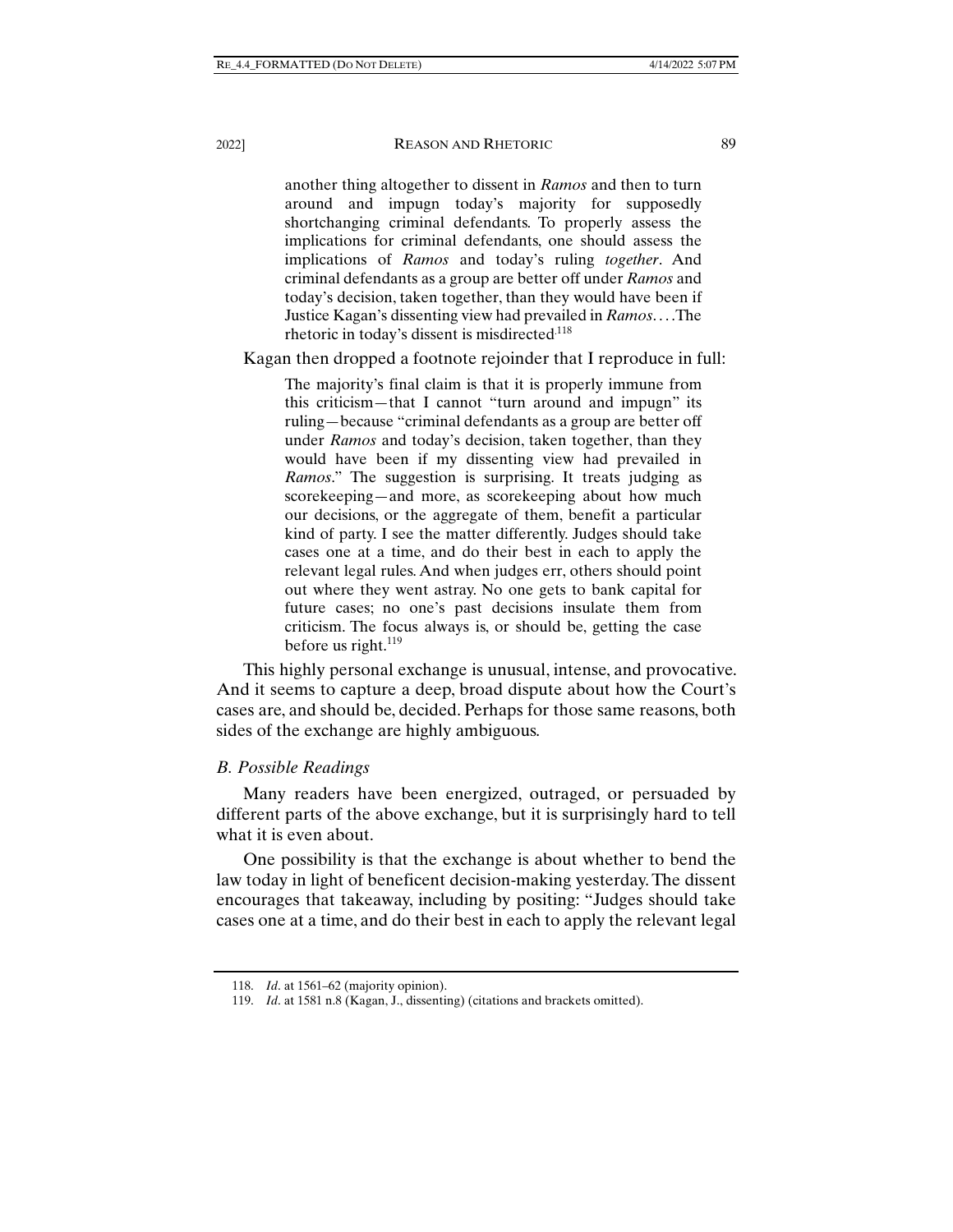rules."120 But it would be shocking for even a single justice, much less a six-justice majority, to announce open defiance of what the law required, for any reason. And the Court says no such thing. In fact, the Court anticipates and disclaims that very reading: "If we thought otherwise and believed that *Ramos* qualified under the Court's precedents as a rule that applies retroactively, we would certainly say so."121

Another possibility is that the exchange is about remedial equilibration. On this reading, the majority believes that *Ramos*'s "promise" is best fulfilled by curbing the jury-unanimity right's practical consequences. Moreover, the majority faults Kagan's contrary approach for unjustifiably leading to an across-the-board denial of the right. The key sentence here is one that we have already encountered: "To properly assess the implications for criminal defendants, one should assess the implications of *Ramos* and today's ruling *together*."122 This reading makes sense of why the Court tethers *Edwards* specifically to *Ramos*. When doing remedial equilibration, it is natural to focus on just that pair: the right and its remediation. By contrast, the dissent's objection to "scorekeeping," and related focus on taking cases "one at a time," might be taken as an endorsement of rights-essentialism.123 Rather than evaluating rights in light of anticipated remedial rulings, Kagan would keep those two issues apart. Both sides would thus be endorsing reasonable but opposing jurisprudential views. Yet it's hard to shake the sense that each side is actually casting aspersions on the other.

A third possibility is that the two sides are debating about personal consistency. This framing best captures the personal nature of the exchange. The dissent cites Kavanaugh's *Ramos* concurrence no fewer than seven times—even though that solo concurrence did not qualify as Court precedent.124 Kagan was instead leveling a charge of inconsistency against the author of the *Edwards* majority opinion, quoting Kavanaugh by name and adding: "But that statement precludes today's result."125 Kagan generalized this claim, arguing that the Court itself was "[t]aking with one hand what it gave with the

 <sup>120.</sup> *Id.* 

 <sup>121.</sup> *Id.* at 1561 (majority opinion).

 <sup>122.</sup> *Id*. at 1562. *See also supra* Section II.B.

 <sup>123.</sup> *See id*. at 1581 n.8 (Kagan, J., dissenting).

 <sup>124.</sup> *See id*. at 1574–81.

 <sup>125.</sup> *See id*. at 1577–78.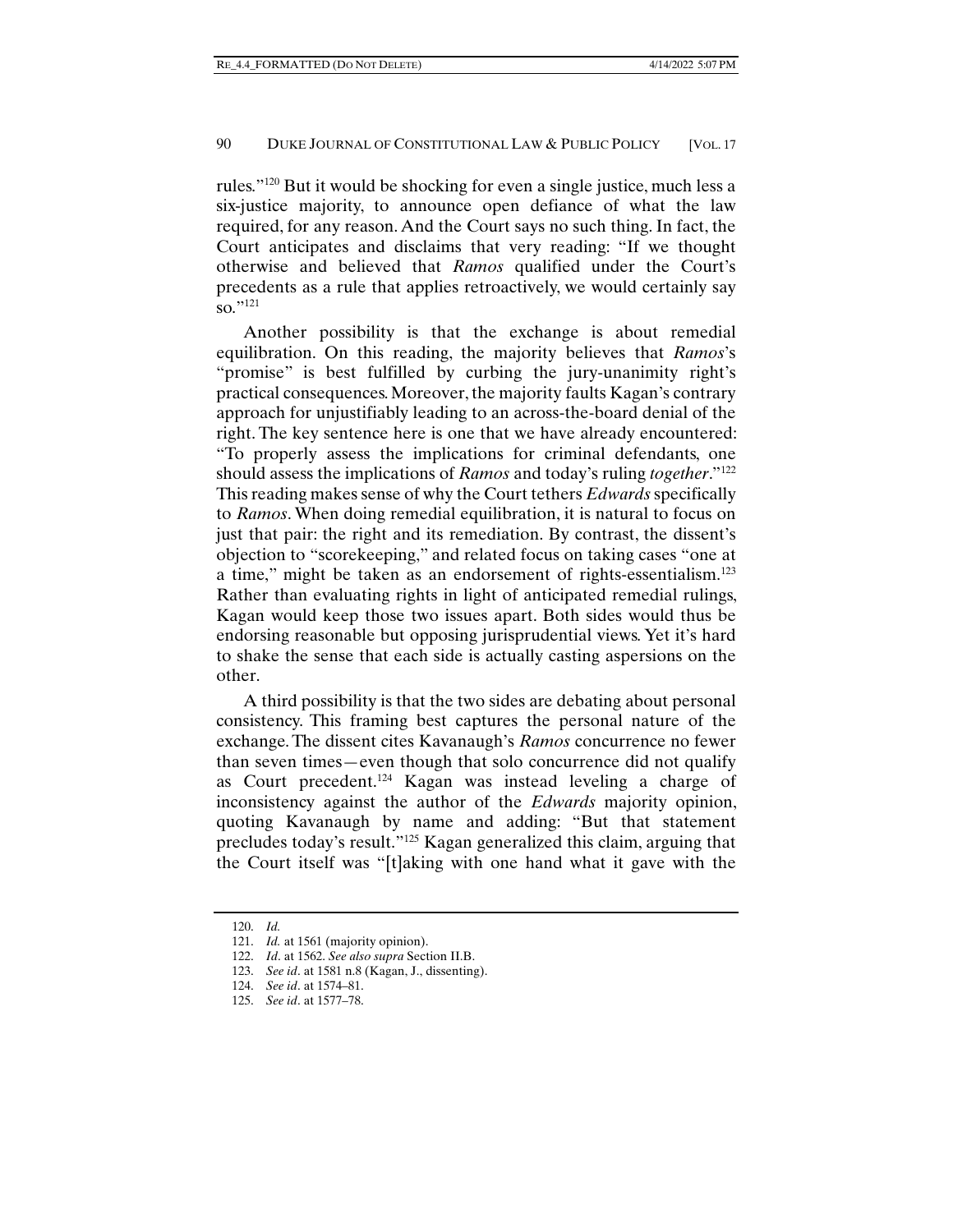other."126 The basic allegation here is one of hypocrisy.

The majority can then be read as both rebutting Kagan's inconsistency charge—which the majority labels as "rhetoric"127—and then responding in kind. The rebuttal was that "*Ramos* itself explicitly forecast today's decision on retroactivity."128 That characterization may be a tad strong,129 but it's undeniable that *Ramos* reserved the watershed issue.<sup>130</sup> So, no inconsistency there. And the response-in-kind was the observation that Kagan, too, could be accused of inconsistency. Given her expressed concern for "those convicted under rules found not to produce fair and reliable verdicts,"131 why did Kagan previously oppose affording those same people any relief whatsoever? That retort is about as plausible as Kagan's parallel insinuation that the Court somehow acted inconsistently by answering a question it had previously reserved.

On balance, the final reading is probably the most persuasive. But while that interpretation makes the most sense of the back-and-forth, it raises new concerns.

## *C. Are Kagan's Votes Reconcilable?*

Rhetoric aside, we might wonder whether Justice Kagan's votes in *Ramos* and *Edwards* can be reconciled. In exploring this issue, I now focus on substance rather than the more personal back-and-forth in *Edwards*.

Here's the basic problem: a right that isn't worth having at all seems incapable of being worth applying retroactively in habeas cases. As we've seen, the stare decisis analysis in *Ramos* and the watershed analysis in *Edwards* are both largely about weighing the state's reliance interests against the defendant's interests in accuracy and fairness. The main practical difference here is that *Ramos*'s overruling in itself

 <sup>126.</sup> *Id*. at 1581.

 <sup>127.</sup> *See id*. at 1562 (majority opinion) ("The rhetoric in today's dissent is misdirected.").

 <sup>128.</sup> *Id*. at 1561. What's more, Kavanaugh's *Ramos* concurrence expressly rejected the watershed claim, thereby insulating Kavanaugh from the charge of having broken a "promise." *See Ramos*, 140 S. Ct. at 1419–20 (Kavanaugh, J., concurring). Interestingly, *Edwards* doesn't point out Kavanaugh's early answer to the watershed issue, perhaps because doing so would too openly shed the conceit of writing for the Court as a whole.

 <sup>129.</sup> *See Ramos*, 140 S. Ct. at 1407 (plurality opinion) (emphasizing that the watershed test "is a demanding one, so much so that this Court has yet to announce a new rule of criminal procedure capable of meeting it.").

 <sup>130.</sup> *Id*. (plurality opinion) ("Nor is the *Teague* question even before us. Whether the right to jury unanimity applies to cases on collateral review is a question for a future case").

 <sup>131.</sup> *Edwards* 141 S. Ct. at 1581 (Kagan, J., dissenting).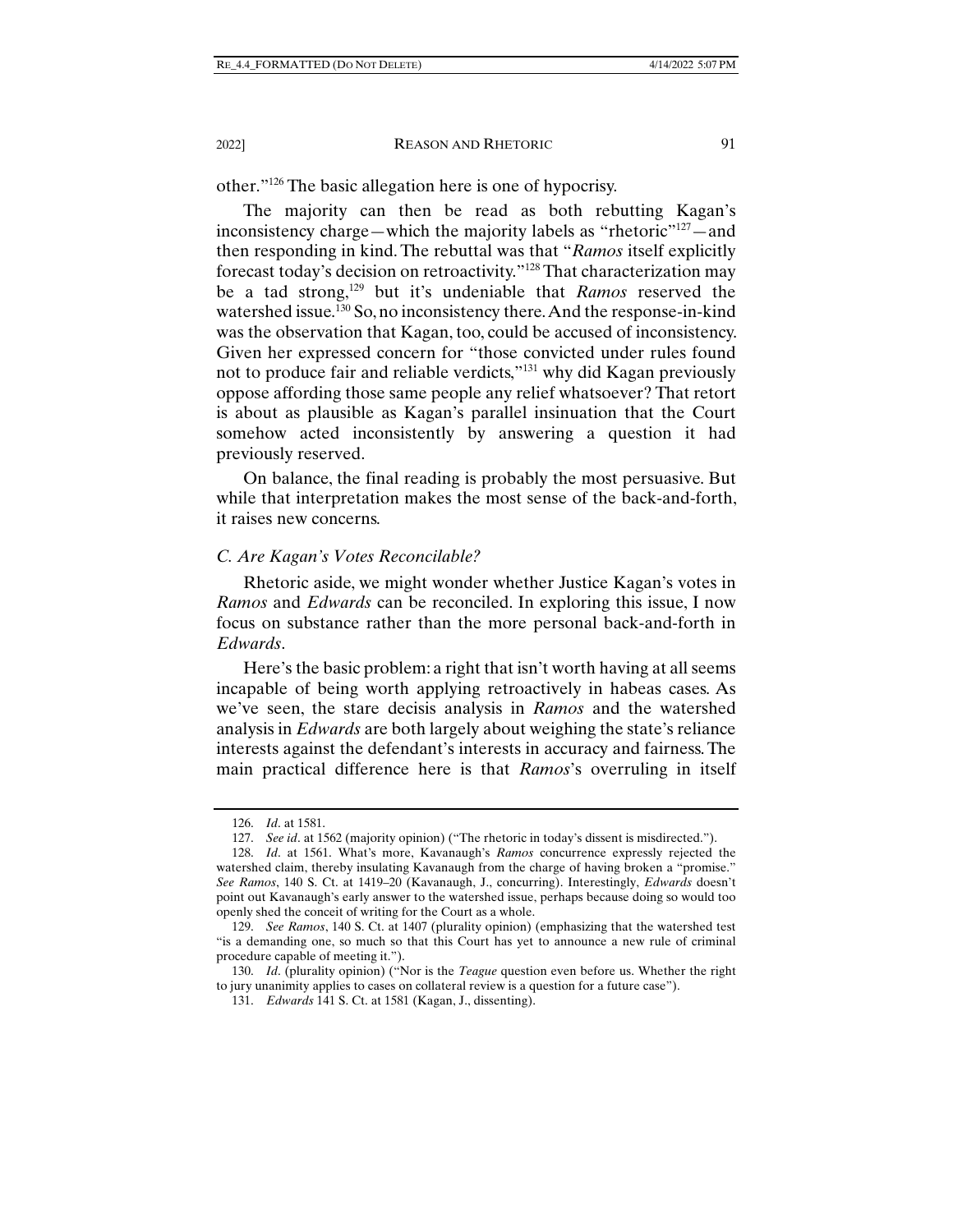operated only prospectively, whereas the watershed inquiry determined retrospective effect. So, for criminal-procedure cases, we might think that the relevant inquiries go something like this:

- Stare decisis may be overcome when *prospectively* recognizing a right is net beneficial.
- A watershed rule may be found when *retroactively* recognizing a right in habeas is net beneficial.132

Kagan voted to find a watershed where she wouldn't have overruled in the first place. In casting that pair of votes, Kagan achieved a first: no justice applying *Teague* has ever before urged retroactive application of a new procedural rule that they had opposed.<sup>133</sup> And that previously unbroken pattern is unsurprising: both intuitively and as a matter of case law, the standard for overruling is much lower than the standard for finding a watershed. After all, lots of procedural rules that come about through overrulings aren't watersheds. And the government's reliance interests are at their apex when it comes to disrupting long-settled convictions that comported with then-extant Court precedent.134 So, how could reliance interests be so strong as to defeat the right prospectively (under stare decisis), but not strong enough to defeat the right as retroactively applied (under the watershed exception)?<sup>135</sup>

One way out is to posit that something other than reliance interests explained Kagan's vote in *Ramos*. Perhaps Kagan didn't think that constitutional text and history supported a jury unanimity right; but, once such a right was found, it was of sufficient practical importance to qualify as a watershed rule. That explanation runs into a snag, however: the *Ramos* dissent, which Kagan joined, assumed the "correctness" of the majority's merits analysis and rested on reliance interests alone.136

<sup>132.</sup> The *Ramos* plurality made a similar point, noting: "It would hardly make sense to ... count the State's reliance interests in final judgments both here and again there." *Ramos*, 140 S. Ct. at 1407 (plurality opinion). Note that the bullet points state necessary conditions.

 <sup>133.</sup> The statement in the main text is based on a review of the Court's *Teague* cases cited in *Edwards*, including at 141 S. Ct. at 1580 n.7 (Kagan, J., dissenting).

 <sup>134.</sup> Dean Vikram Amar makes a similar point by distinguishing mere reliance from *detrimental* reliance. Vikram David Amar, *Justice Kagan's Unusual and Dubious Approach to "Reliance" Interests Relating to Stare Decisis*, VERDICT (June 1, 2021) https://verdict.justia.com/2021/06/01/justice-kagans-unusual-and-dubious-approach-to-relianceinterests-relating-to-stare-decisis. In arguing that Kagan "got it wrong both times," Amar reconciles Kagan's votes by deeming them erroneous. *Id*.

 <sup>135.</sup> Of course, Kagan might just have changed her mind. But then one might have expected her to say so.

 <sup>136.</sup> *See Ramos*, 140 S. Ct. at 1425–26 (Alito, J., dissenting) ("I would not overrule *Apodaca*.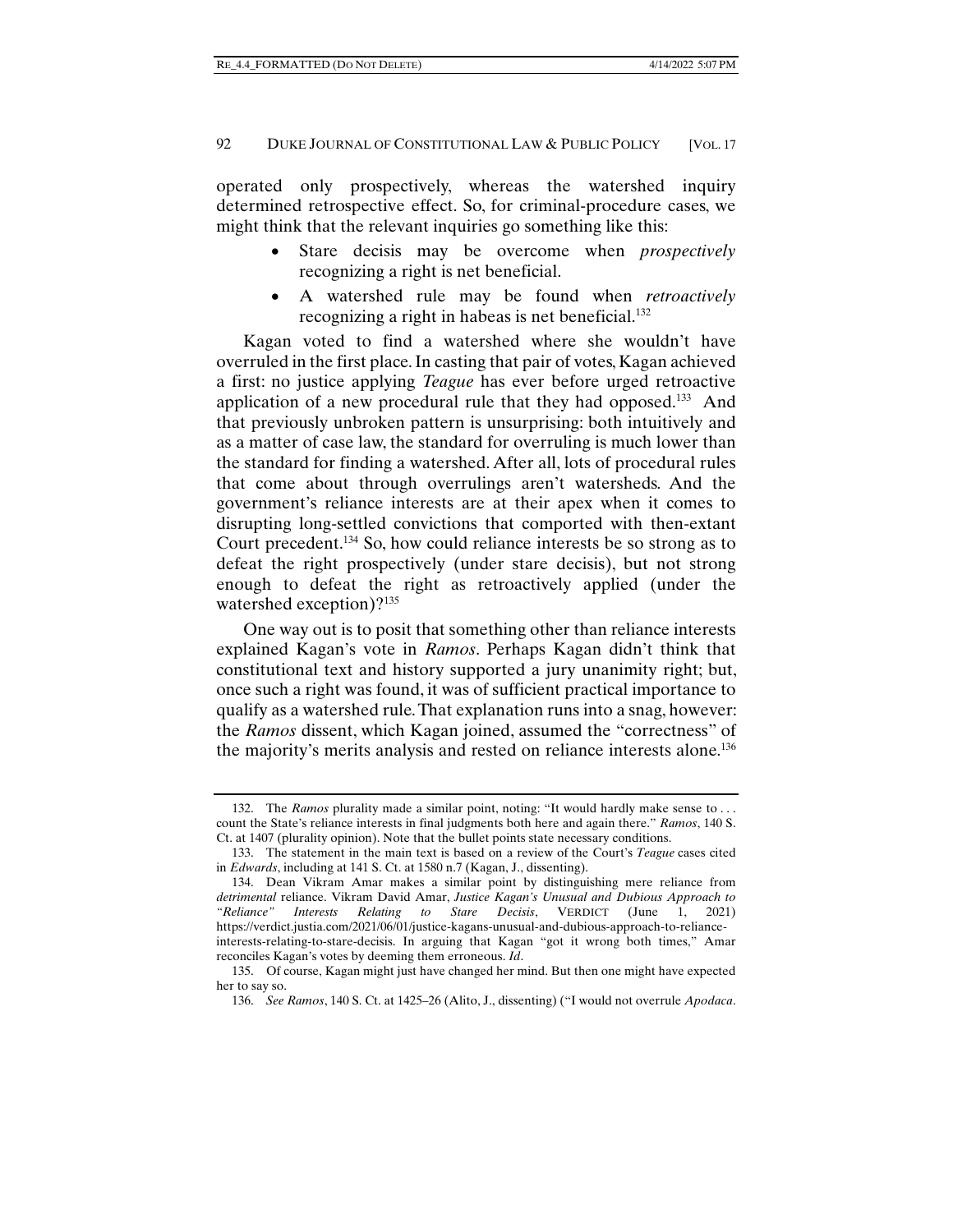Moreover, that sentiment comports with Kagan's writings elsewhere.<sup>137</sup> So, this defense requires that Kagan substantially disagreed with an opinion that, quite in character, she chose to join. That's possible, but it's also speculative.

A second possibility is that *Ramos* established that jury unanimity is valuable in a way that Kagan didn't accept when *Ramos* was decided. Kagan's dissent in *Edwards* seems carefully written to suggest this way out. Take her opening volley in the sharp exchange above, with emphasis added: "For the first time in many decades . . . . those convicted under rules found not to produce fair and reliable verdicts will be left without recourse in federal courts."<sup>138</sup> Kagan seems not to be taking a position on whether the convictions actually *were* "fair and reliable." It sufficed that they were *found* not to be. And, after *Ramos*, Kagan was prepared to accept that finding.

This explanation, while plausible, also encounters difficulties. What exactly could *Ramos* have changed? Again, the *Ramos* dissent assumed that the jury unanimity right was "correct" on the merits.139 And the *Ramos* majority was noncommittal on whether or how much jury unanimity actually improved accuracy. For the Court, it was enough to identify the existence of an historical "rule," without endorsing any particular functional basis for it.140 The rest of *Ramos*'s reasoning largely consists of historical claims, such as that the lack of jury unanimity in some states sprang from an invidious desire to engage in or foster race discrimination. The *Ramos* dissent disregarded that history as not "what matters."<sup>141</sup> Once the Court held that that history *did* matter for stare decisis, did Kagan feel obligated to view it as relevant to the watershed inquiry as well?

Whatever one may think about the correctness of the decision, it has elicited enormous and entirely reasonable reliance."); *id*. at 1436 ("What convinces me that *Apodaca* should be retained are the enormous reliance interests of Louisiana and Oregon.").

 <sup>137.</sup> Kagan often emphasizes the importance of safeguarding reliance pursuant to stare decisis. *See e.g*., Kimble v. Marvel Ent., LLC, 576 U.S. 446, 458 (2015) (Kagan, J.) ("We would prefer not to unsettle stable law.").

 <sup>138.</sup> *See Edwards*, 141 S. Ct. at 1581 (Kagan, J., dissenting).

 <sup>139.</sup> *See Ramos*, 140 S. Ct. at 1425–26 (Alito, J., dissenting).

 <sup>140.</sup> In claiming that *Ramos "*found" jury unanimity to foster "fair and reliable" verdicts, Kagan reproduced the Court's quotation of Blackstone. *Edwards*, 141 S. Ct. at 1576 (Kagan, J., dissenting) (citing *Ramos*, 140 S. Ct. at 1395). But *Ramos* declined to endorse that—or any other—functionalist basis for jury unanimity. *See, e.g.*, *id*. at 1402 ("it is not our role to reassess whether the right to a unanimous jury is 'important enough' to retain"); *see also supra* note 26. Could Kagan have remembered *Ramos* as functionalist because that, in her mind, is the most charitable way to understand it?

 <sup>141.</sup> *See Ramos*, 140 S. Ct. at 1427 (Alito, J., dissenting).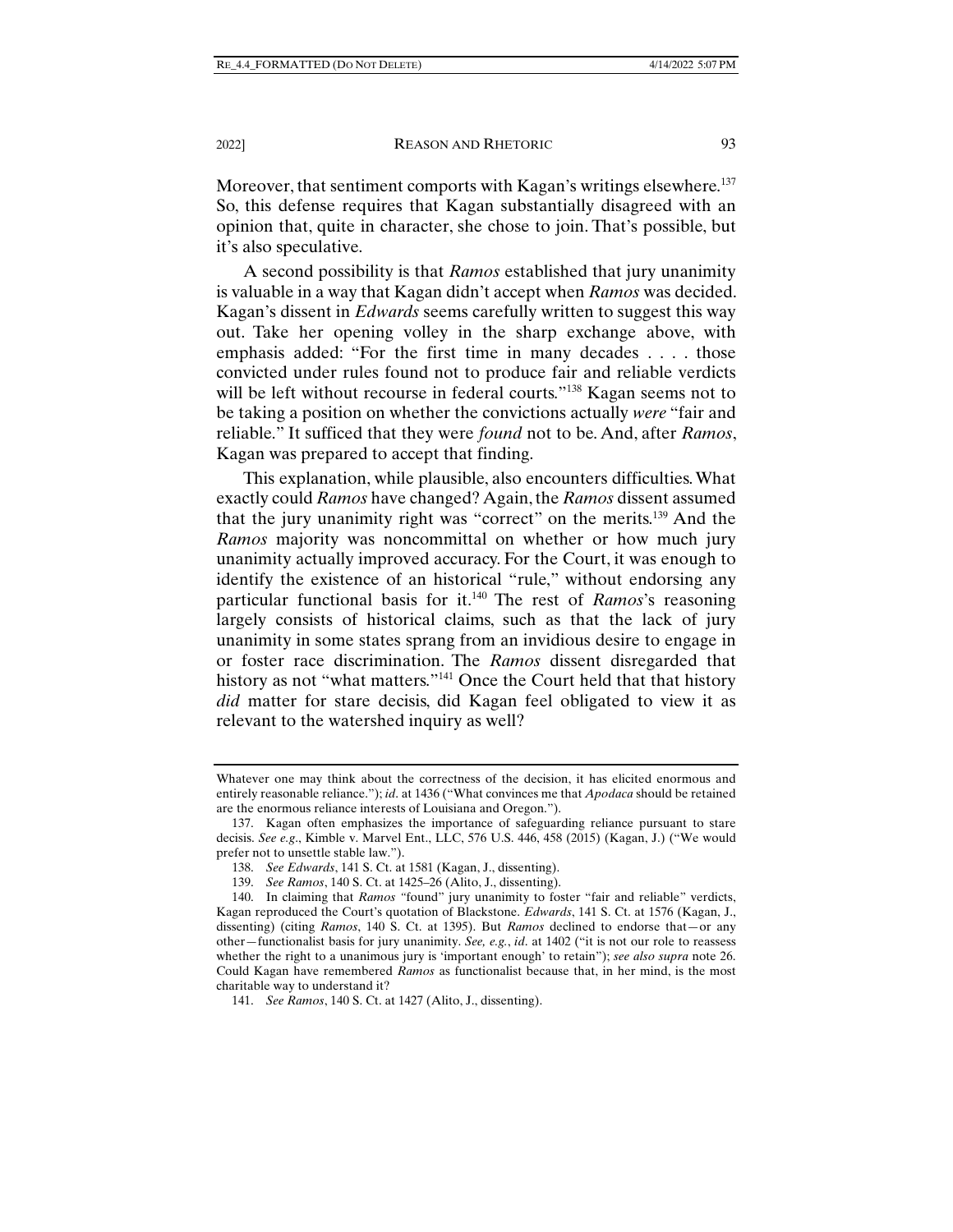That leads to a third and best explanation: perhaps Kagan is exhibiting *precedential maximalism*. On this view, Kagan doesn't just hope to *preserve* precedents in the sense of not overruling them. She also wants to *extend* the reasoning of those precedents to their logical conclusion, even if doing so goes beyond the precedents' holdings or intrudes on their reservations. That could be what Kagan meant when she explained why she dissented in both *Ramos* and *Edwards*: "Now that *Ramos* is the law, *stare decisis* is on its side. I take the decision on its own terms, *and give it all the consequence it deserves*."142 One might have thought that whether *Ramos* had stare decisis "on its side" wasn't relevant, since nobody proposed overruling it. *Edwards* was instead about a related but distinct issue: watersheds.

To get a better handle on precedential maximalism, consider three ways of reading *Ramos*. First, the case could be read *literally* as holding jury unanimity to be important enough to overrule precedent but not necessarily to make a watershed rule. The watershed question would simply be open, and a new inquiry would be required to answer it. Second, a *skeptical* reading would, in effect, continue the dissent from *Ramos* by reading that precedent to have only narrow effect, thereby precluding watershed status. Finally, a *maximalist* reading would embrace *Ramos*'s rhetoric rather than its reservation and then extend the case's reach. In choosing that last option, Kagan read the *Ramos*  opinions, including the concurrences, for all they could be.143 As she put it, her dissent honored "what those opinions (often with soaring rhetoric) proclaim."144 So "rhetoric" prevails.

And Kagan has reason to favor rhetoric here. On reflection, precedential maximalism makes sense for someone enthusiastic about stare decisis. Let's assume that Kagan's primary goal is to prevent overrulings. While that goal wouldn't in itself require that cases be read broadly in light of their rhetoric, doing so might tend to make precedent seem more important. Precedential maximalism might operate

 <sup>142.</sup> *Edwards*, 141 S. Ct. at 1573 n.1 (Kagan, J., dissenting) (emphasis added).

 <sup>143.</sup> Several weeks after *Edwards*, Kagan elaborated: "[F]idelity to precedent . . . places demands on the winners. They must apply the Court's precedents—limits and all—wherever they can, rather than widen them unnecessarily at the first opportunity." Collins v. Yellen, 141 S. Ct. 1761, 1801 (2021) (Kagan, J., concurring in part). This passage could be read as an endorsement of reading case law literally, honoring precedents "limits and all." *Id*. But perhaps this passage, too, reflects a form of precedential maximalism, albeit in a subtler form. In finding a constitutional violation, a precedent could establish only a sufficient condition for unconstitutionality. Kagan, however, seems to treat the precedent as binding not only as to what is *prohibited* but also as to what is *allowed*. So, again, Kagan may be reading precedent for all it can be.

 <sup>144.</sup> *Edwards*, 141 S. Ct. at 1578.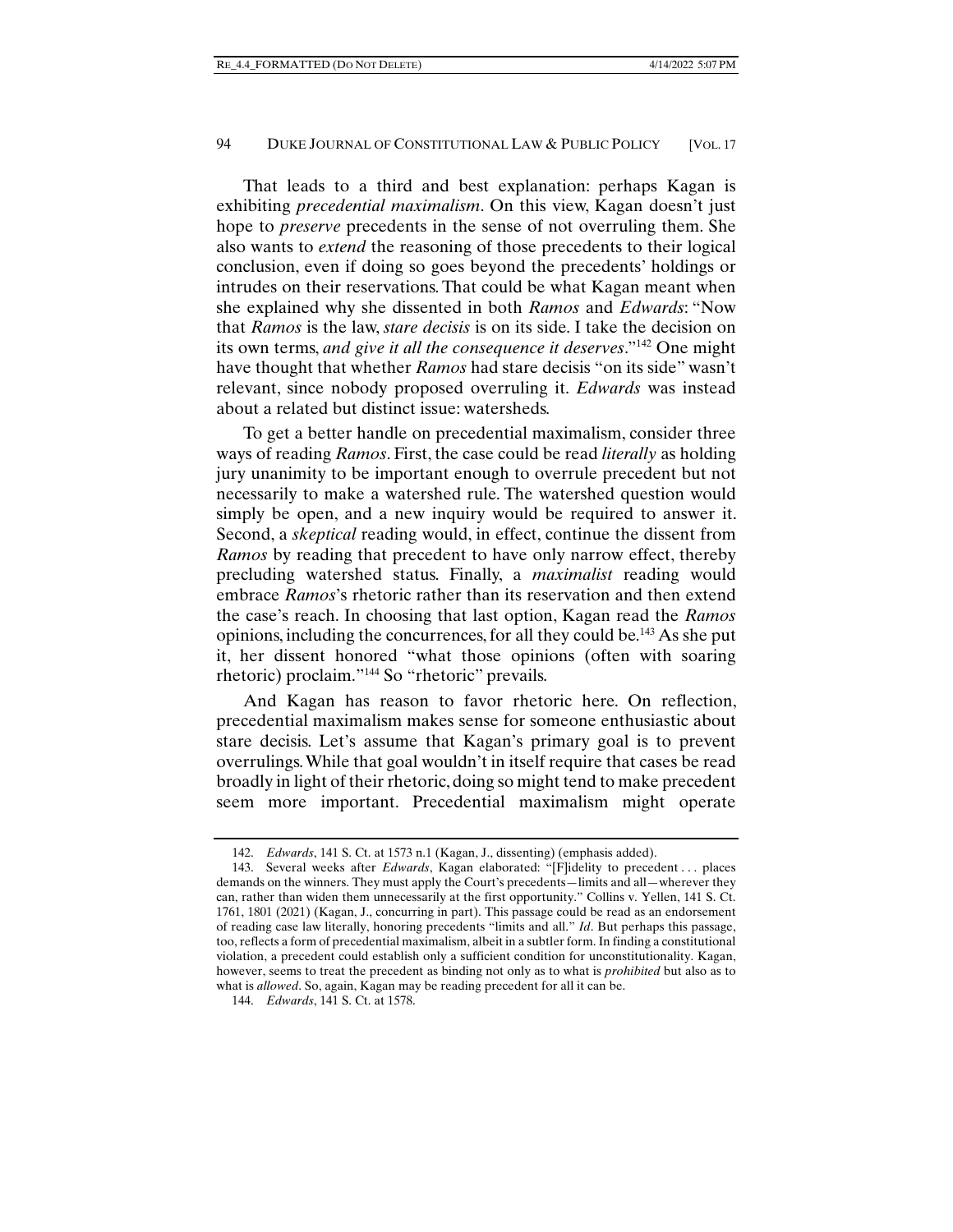somewhat like a protective buffer, shoring up the core features of stare decisis. From this vantage point, *Ramos* and *Edwards* might as well not have been about jury unanimity at all. The decisive consideration would instead be that both cases afforded opportunities to glorify precedent. And Kagan seized those opportunities—without ever expressing her own view of the right in question.<sup>145</sup>

Is precedential maximalism defensible? One might think that precedents should always be read literally, so that rhetoric and reservations are treated equally. Alternatively, whether a judge treats precedent broadly or narrowly might depend in part on the judge's view of the precedent's merits.146 Or, perhaps, precedential maximalism might generally be preferred, perhaps on the ground that it most vigorously promotes the principle and policy of stare decisis. For present purposes, it suffices to say that Kagan's apparent choice to engage in precedential maximalism represents another debatable and underexplained aspect of her dissent.

## *D. Is this Entire Exchange a Waste of Time, or Worse?*

The jousting between Kavanaugh and Kagan created a fascinating spectacle, but was it good? Did it help advance valuable arguments and principles, or undermine them?

One attractive answer is that both sides were engaged in a form of the *tu quoque* or "you too" fallacy. When your opponent is inconsistent but pretends not to be, that might prove that they exhibit a vice such as hypocrisy, but it doesn't actually show who's right and who's wrong. So there's generally no truth-value in leveling charges of personal inconsistency.147 This objection would not apply to the dissent's use of the majority opinion in *Ramos*, since consistency with past precedential rulings is an integral part of stare decisis and legal argument. But it does apply to the dissent's focus on Kavanaugh's non-precedential solo concurrence as well as to the majority's decision to respond by singling out Kagan for "turn[ing] around."148

On balance, however, the majority's charges of personal

<sup>145</sup>*.* As we have seen, the *Ramos* dissent assumed the Court was correct on the merits, and the *Edwards* dissent relied on *Ramos*.

 <sup>146.</sup> *See* Richard M. Re, *Narrowing Precedent in the Supreme Court*, 114 COLUM. L. REV. 1861 (2014); KARL N. LLEWELLYN, THE BRAMBLE BUSH 69 (1930) (Quid Pro Books 2012).

 <sup>147.</sup> But only generally. *See* Scott F. Aiken, Tu Quoque *Arguments and the Significance of Hypocrisy*, 2 INFORMAL LOGIC 155 (2008).

 <sup>148.</sup> *Edwards*, 141 S. Ct. at 1561–62.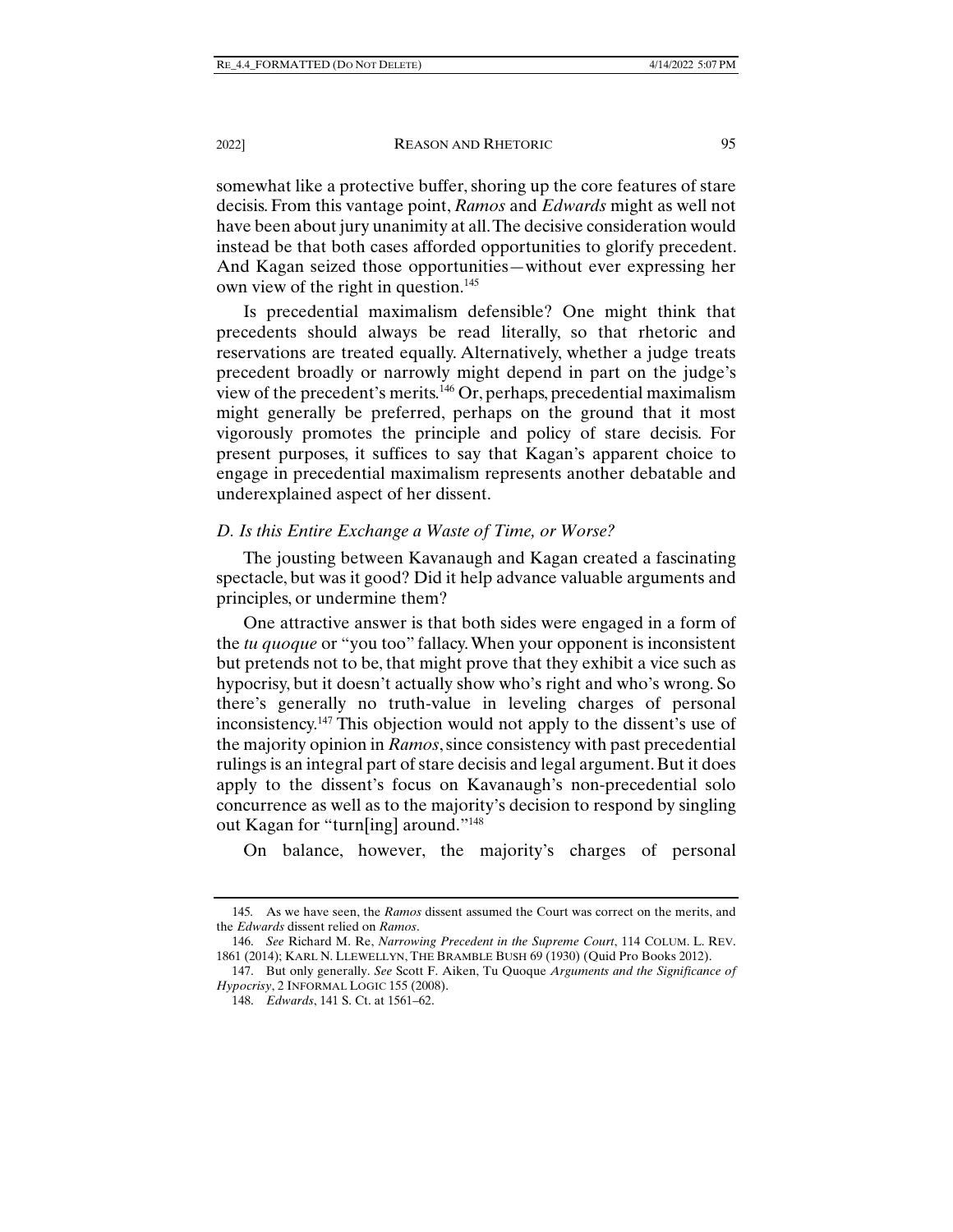inconsistency are worse. The majority, after all, is writing for the Court as an institution. And why should the institution have a stake in trying to personally criticize or embarrass a particular justice?<sup>149</sup> Even if Kagan had tied herself in knots, that conclusion wouldn't demonstrate why Justices Breyer and Sotomayor were wrong to dissent in *Edwards*. Dissenters have the pain of defeat and the freedom of personal voice to excuse their behavior. By comparison, personal attacks are beneath the Court.

The concern here isn't just about decorum. Perhaps *Edwards*  involved so many charges of personal inconsistency because participants on both sides recognized that conventional legal arguments wouldn't persuade. So, in the hope of better swaying audiences both on and off the Court, the justices may have felt justified in turning to personal precedent—and even to ad hominem rhetoric.<sup>150</sup> In this way, the erosion of conventional authority can become selfreinforcing. As unconventional arguments gain attention, they crowd out normal practice. *Edwards* illustrates this dynamic, as the majority's willingness to engage in personalized rhetoric tacitly conceded the force and legitimacy of that mode of argument, making it even more likely to appear in the next case.

So, while I tend to side with the majority on the substance of this dispute, I lament the Court's decision to participate in it.

# V. CONCLUSION: SHOULD WE WANT REASON, OR RHETORIC?

Having now criticized the majority, the dissent, and Justice Gorsuch's concurrence, let me spend a little time on self-criticism. Have I been holding the *Edwards* opinions to an unrealistic standard, and an overly academic one at that?

Perhaps so. The *Edwards* opinions are so interesting—and worth sustained examination—precisely because their reasoning and rhetoric are unusually elaborate. (Conclusory opinions are read for the content

 <sup>149.</sup> Even Justice Scalia, who may have been the Court's most outrageously ad hominem dissenter, always kept a more professional and aloof tone in his majority opinions. *See Obergefell v. Hodges*, 135 S. Ct. 2584, 2630 (2015) (Scalia, J., dissenting) ("It is one thing for separate concurring or dissenting opinions to contain extravagances . . . . [but] it is something else for the official opinion of the Court to do so.").

 <sup>150.</sup> On "personal precedent," or fidelity to one's own past opinions, *see* Richard M. Re, *Personal Precedent in* Bay Mills, Re's Judicata (June 4, 2014) https://richardresjudicata.wordpress.com/2014/06/04/personal-precedent-in-bay-mills/. Personal precedent may properly, or necessarily, have a role. *See* Richard M. Re, *Precedent as Permission*, 99 TEX. L. REV. 907, 947–48 (2021).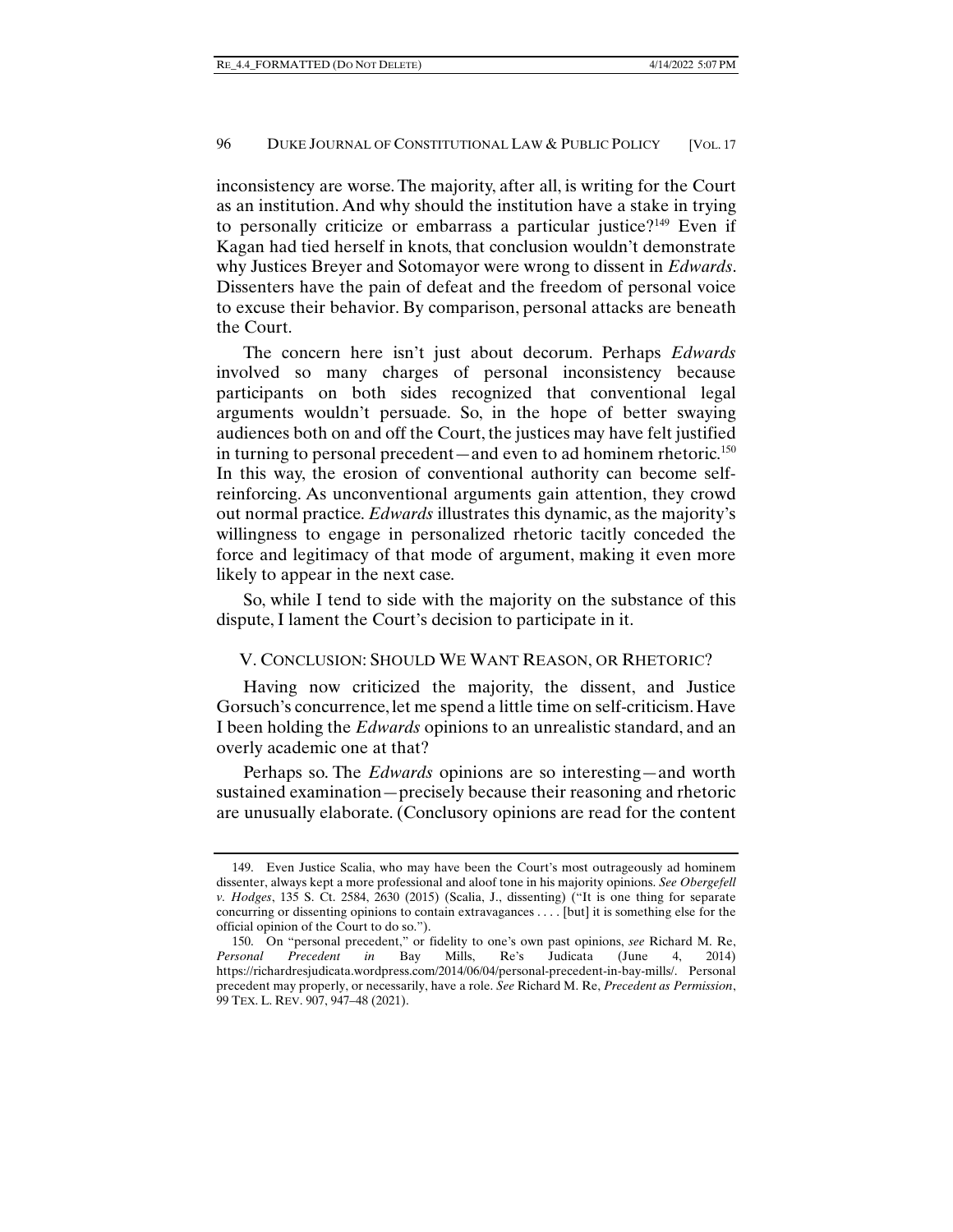of their diktats, but they aren't worth poring over.) What's more, Kavanaugh, Kagan, and Gorsuch are all acclaimed legal writers,<sup>151</sup> and they pulled out all the stops on this one. So, complaining about this decision may seem a bit like finding fault with the performances of bemedaled Olympians.

Moreover, my criticisms focus on first-principles reasoning in a way that may resonate more with the Ivory Tower than either the bench or the bar. Over and again, I've pressed a simple theme: the *Edwards*  opinions are packed with provocative but incomplete or surface-level reasoning. The opinions, in short, are largely rhetorical. To give just a few examples: the majority never addresses its deviations from normal appellate process, the dissent leaves the proper content of the watershed exception undefended, and Gorsuch neglects plausible reasons to think that his approach would afford Edwards relief. Yet the opinions find time for accusations of personal inconsistency and zippy one-liners.

But asking judges to generate deep, comprehensive arguments may be both unrealistic and misguided. Despite their discretionary docket, the justices have to resolve a lot of complex cases on a schedule. They lack the luxury of writing a tentative, exploratory essay like the one you're presently reading. And they also face the daunting challenge of reaching consensus while saying something important, persuasive, or at least interesting.152 In *Edwards*, both the majority and the dissent may have eschewed deeper arguments out of sheer necessity: there may not have been sufficiently confident agreement to write opinions that delved deeply into the first-principles positions. Rhetoric is what remains.

Justice Kagan's rhetorically magnificent dissent offers perhaps the best example. As we have seen, Kagan faced daunting precedential obstacles—a fact acknowledged by sympathetic but candid commentators.153 And Kagan dealt with those obstacles in a singularly uncompelling way, namely, by incorrectly asserting that the juryunanimity right qualified as a watershed rule under any plausible view. Kagan's argument is best understood as an instance of the rhetorical device of hyperbole. Advancing her case more carefully and accurately

 <sup>151.</sup> For instance, they all have won the *Green Bag*'s judicial writing award, with Kagan seemingly winning almost every year.

 <sup>152.</sup> *See* Frank H. Easterbrook, *Ways of Criticizing the Court*, 95 HARV. L. REV. 802 (1982); Cass R. Sunstein, *Incompletely Theorized Agreements*, 108 HARV. L. REV. 1733 (1995).

 <sup>153.</sup> *See* Vladeck, *supra* note 13.